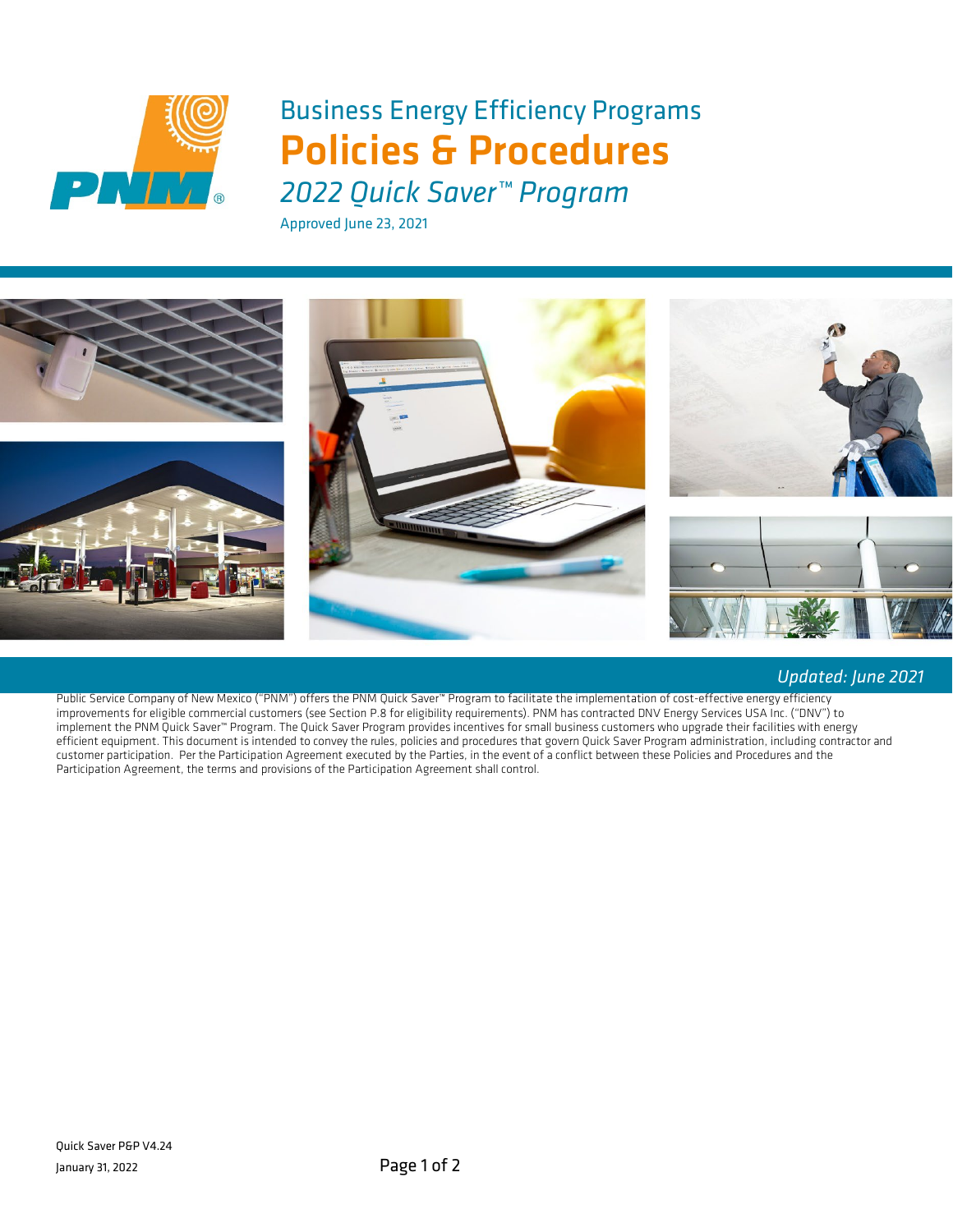## **Table of Contents**

## **Table of Contents**

| P.1   |        |  |
|-------|--------|--|
| P.2   |        |  |
|       | P.2.1  |  |
| P.3   |        |  |
| P.4   |        |  |
| P.4.1 |        |  |
| P.4.2 |        |  |
| P.4.3 |        |  |
| P.4.4 |        |  |
| P.4.5 |        |  |
| P.4.6 |        |  |
| P.4.7 |        |  |
| P.4.8 |        |  |
| P.4.9 |        |  |
|       | P.4.10 |  |
|       | P.4.11 |  |
| P.5   |        |  |
| P.6   |        |  |
| P.7   |        |  |
| P.8   |        |  |
| P.9   |        |  |
| P.10  |        |  |
|       | P.10.1 |  |
| P.11  |        |  |
|       | P.11.1 |  |
|       | P.11.2 |  |
|       | P.11.3 |  |
|       | P.11.4 |  |
|       | P.11.5 |  |
|       | P.11.6 |  |
|       | P.11.7 |  |
|       | P.11.8 |  |
|       |        |  |
| P.13  |        |  |
| P.14  |        |  |
|       | P.14.1 |  |
| P.15  |        |  |
| P.16  |        |  |
| P.17  |        |  |
| P.18  |        |  |
| P.19  |        |  |
| P.20  |        |  |
|       |        |  |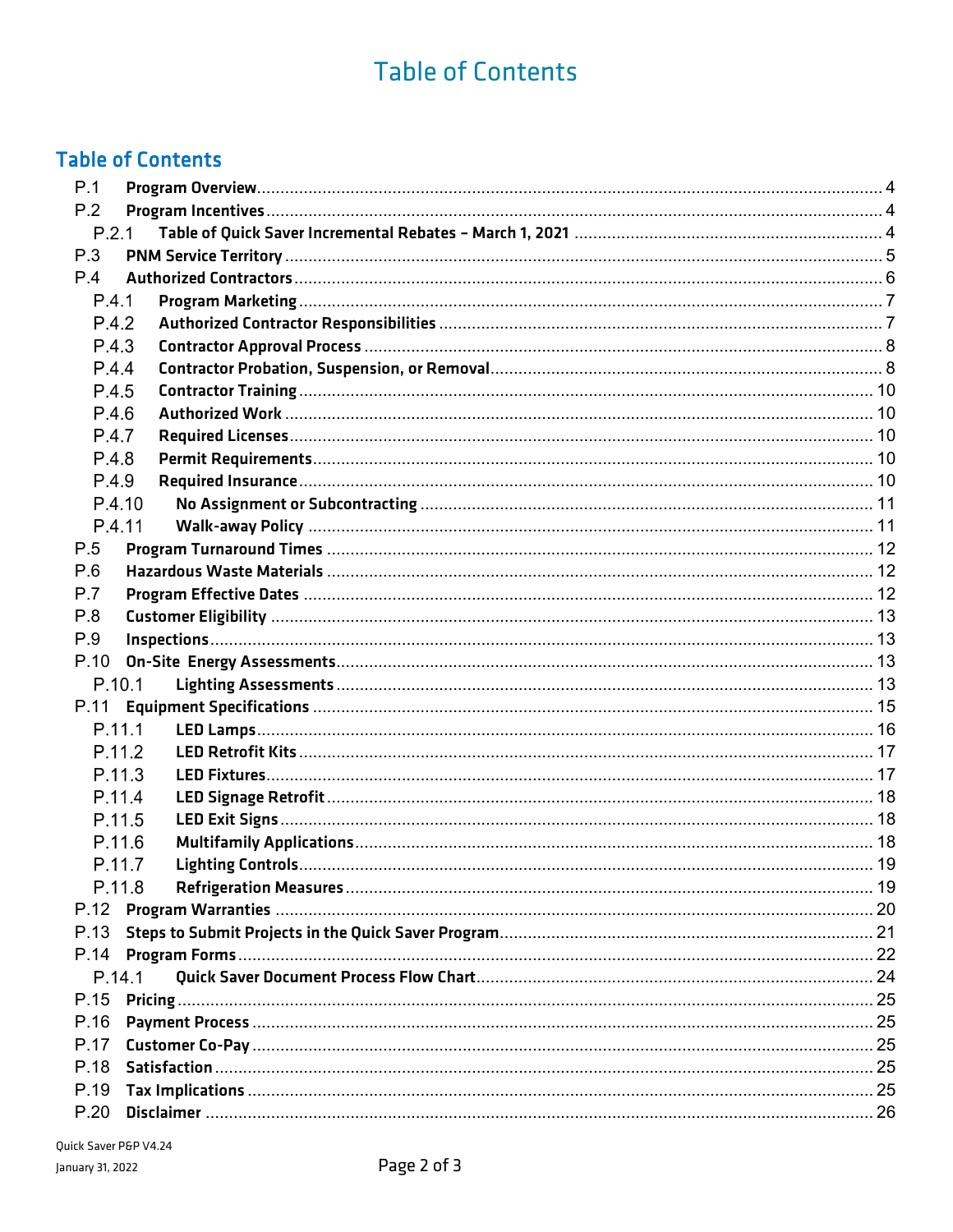| P.25 Contractor Acknowledgment and Acceptance of PNM Quick Saver Program Policies and Procedures  28 |  |
|------------------------------------------------------------------------------------------------------|--|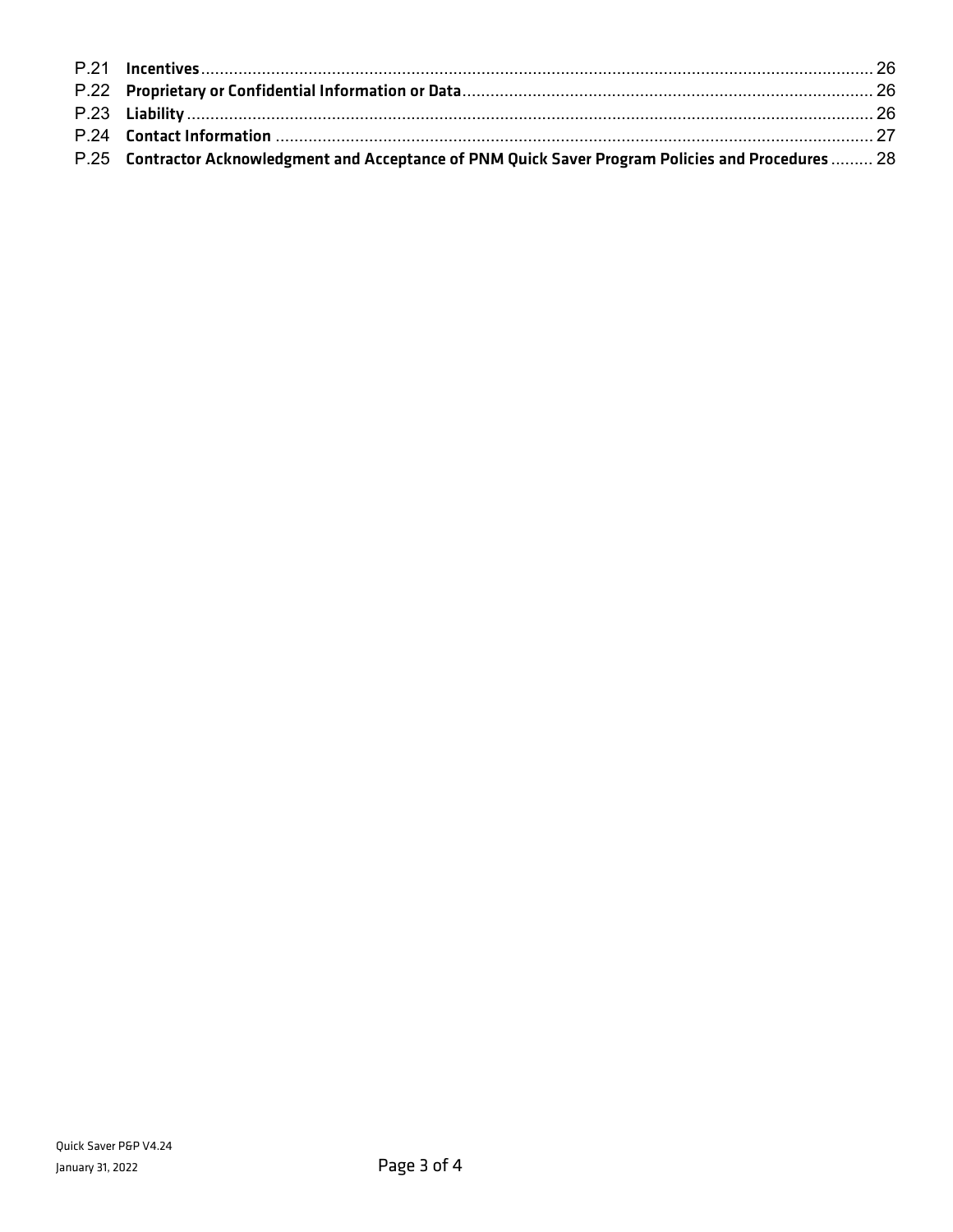## <span id="page-3-0"></span>**P.1** PROGRAM OVERVIEW

The PNM Quick Saver™ Program ("Quick Saver") is designed to maximize the implementation of comprehensive, cost-effective, energyefficient measures to eligible customers in the PNM service territory. The program is designed to promote the installation of energyefficient technologies in small businesses that normally do not have easy access to energy efficiency programs because of various barriers. The primary barrier in this market is limited access to the capital needed to perform energy efficiency upgrades and the competing needs for funding other business projects. The higher incentive levels in the program help drive this market, resulting in short payback periods and low measure installation costs for customers. Quick Saver authorized contractors ("contractors") also benefit from these higher incentive levels because the program effectively sells itself, allowing contractors to minimize marketing efforts and focus on working directly with participating customers. Incentives for the installation of approved measures are paid directly to contractors. The program works closely with contractors to provide customers with onsite facility assessments and financial incentives for refrigeration measures, lighting upgrades, and lighting control upgrades.

Contractors conduct a free facility assessment for eligible customers to identify potential energy-saving equipment options and estimate the amount of energy efficiency incentives that may be paid by the program. Contractors participating in the Quick Saver Program are available to install the equipment, providing a low-hassle, simple approach for customers to save energy.

Contractors are responsible for assessing the customer facility, the selection of energy efficiency measures, specifying equipment, performing the installations, and providing required warranties. The DNV team is responsible for verifying customer eligibility, conducting inspections to verify pre-and post-installation conditions and equipment, processing program documents and issuing payment for incentives, and overall program oversight. DNV provides contractors with program information and a web-based Quick Saver proposal generation portal to enter project scopes of work, track them, and receive approval and payment for projects. The Quick Saver Program, PNM, or DNV offers no warranties for the contractors' work. Contractors are solely liable for their work and will provide any required warranties under the program.

## <span id="page-3-2"></span><span id="page-3-1"></span>**P.2** PROGRAM INCENTIVES

| <b>Lighting Replacement Measures</b>                                                                                                                                      | *Incentive is capped at cost*  |  |  |
|---------------------------------------------------------------------------------------------------------------------------------------------------------------------------|--------------------------------|--|--|
| LED screw-in lamp replacing $\leq$ 400W HID                                                                                                                               | \$0.100 per annual kWh reduced |  |  |
| LED screw-in or pin base ≤20W lamp replacing 20W to 100W incandescent lamp                                                                                                | \$0.100 per annual kWh reduced |  |  |
| LED screw in or pin base ≤20W lamp replacing ≤42W CFL lamp                                                                                                                | \$0.100 per annual kWh reduced |  |  |
| LED retrofit kit in linear fluorescent fixture                                                                                                                            | \$0.140 per annual kWh reduced |  |  |
| LED retrofit kit in HID Fixture                                                                                                                                           | \$0.140 per annual kWh reduced |  |  |
| LED retrofit kit in recessed lighting cans (LED surface mount disk or can retrofit<br>kit)                                                                                | \$0.140 per annual kWh reduced |  |  |
| LED fixture replacing T5, T8, or T12 fixture                                                                                                                              | \$0.150 per annual kWh reduced |  |  |
| LED fixture replacing <100W Incandescent, halogen, or HID fixture                                                                                                         | \$0.150 per annual kWh reduced |  |  |
| LED fixture replacing >100W incandescent, halogen, or HID fixture                                                                                                         | \$0.150 per annual kWh reduced |  |  |
| TLED lamp (Type B ONLY) replacing fluorescent lamps                                                                                                                       | \$0.100 per annual kWh reduced |  |  |
| Interior lighting occupancy sensor                                                                                                                                        | \$0.150 per annual kWh reduced |  |  |
| LED retrofit of exterior commercial signage                                                                                                                               | \$0.250 per annual kWh reduced |  |  |
| LED exit sign - new fixture $\leq$ 5 watts                                                                                                                                | \$0.150 per annual kWh reduced |  |  |
| Non-prescriptive lighting measure ("Other" prescriptive selection in inventory<br>summary to be used only if no prescriptive selection exists within +/- 2W<br>tolerance) | \$0.145 per annual kWh reduced |  |  |
| Fixture removal: HID, T12/T8                                                                                                                                              | \$0.145 per annual kWh reduced |  |  |
| Non-Lighting Replacement Measures (\$.160 per kWh)                                                                                                                        | *Incentive is capped at cost*  |  |  |
| Anti-Sweat Heater (ASH) Controls                                                                                                                                          | \$70.00 per LF                 |  |  |
| EC Motor (with or without control) for refrigerated reach-ins or walk-ins                                                                                                 | \$0.160 per annual kWh reduced |  |  |
| Night covers for displays<br>\$27.00 per LF                                                                                                                               |                                |  |  |
| LED refrigerated case lighting (vertical)                                                                                                                                 | \$75.00 per door               |  |  |

### *Table of Quick Saver Incremental Rebates – March 1, 2021*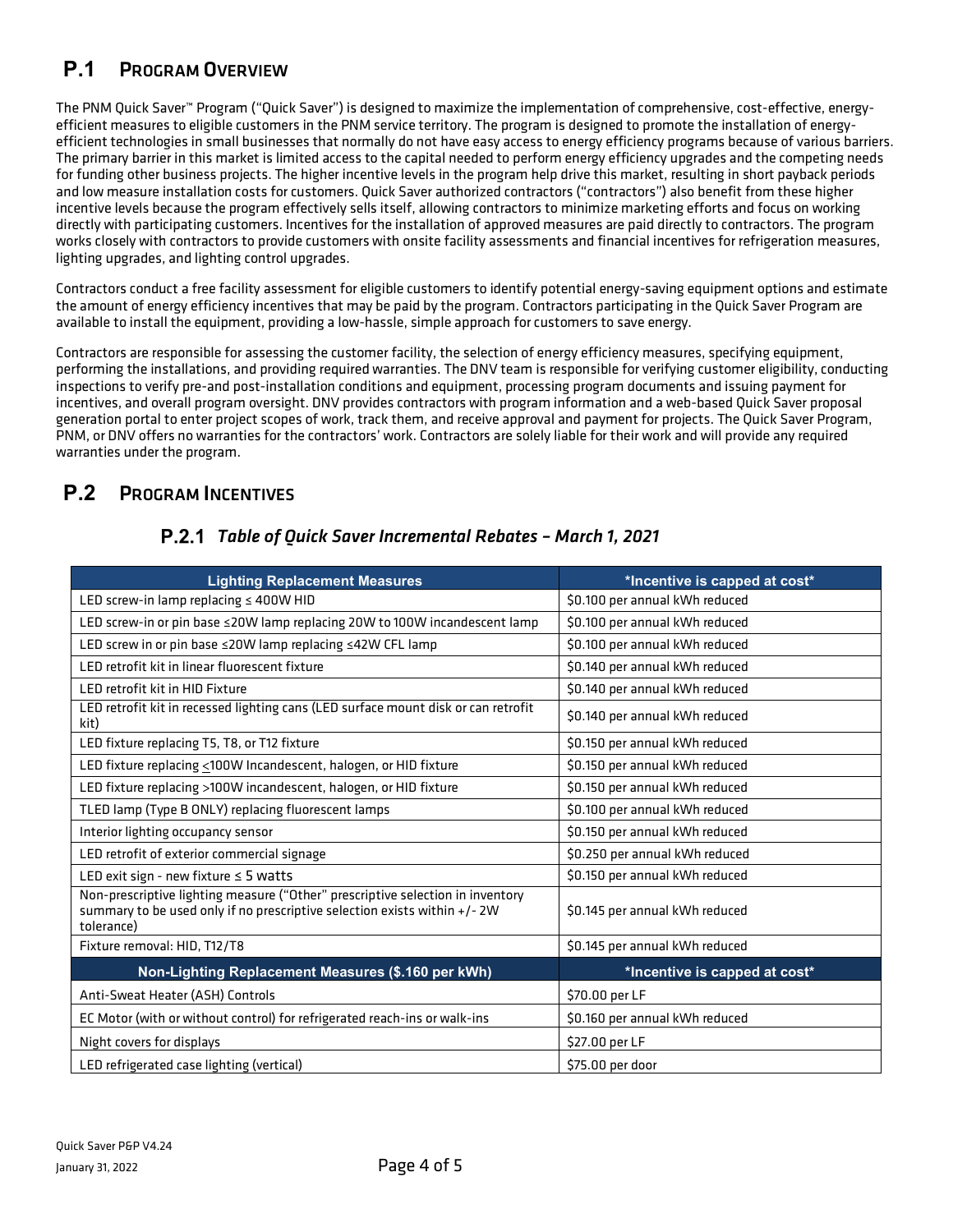<span id="page-4-0"></span>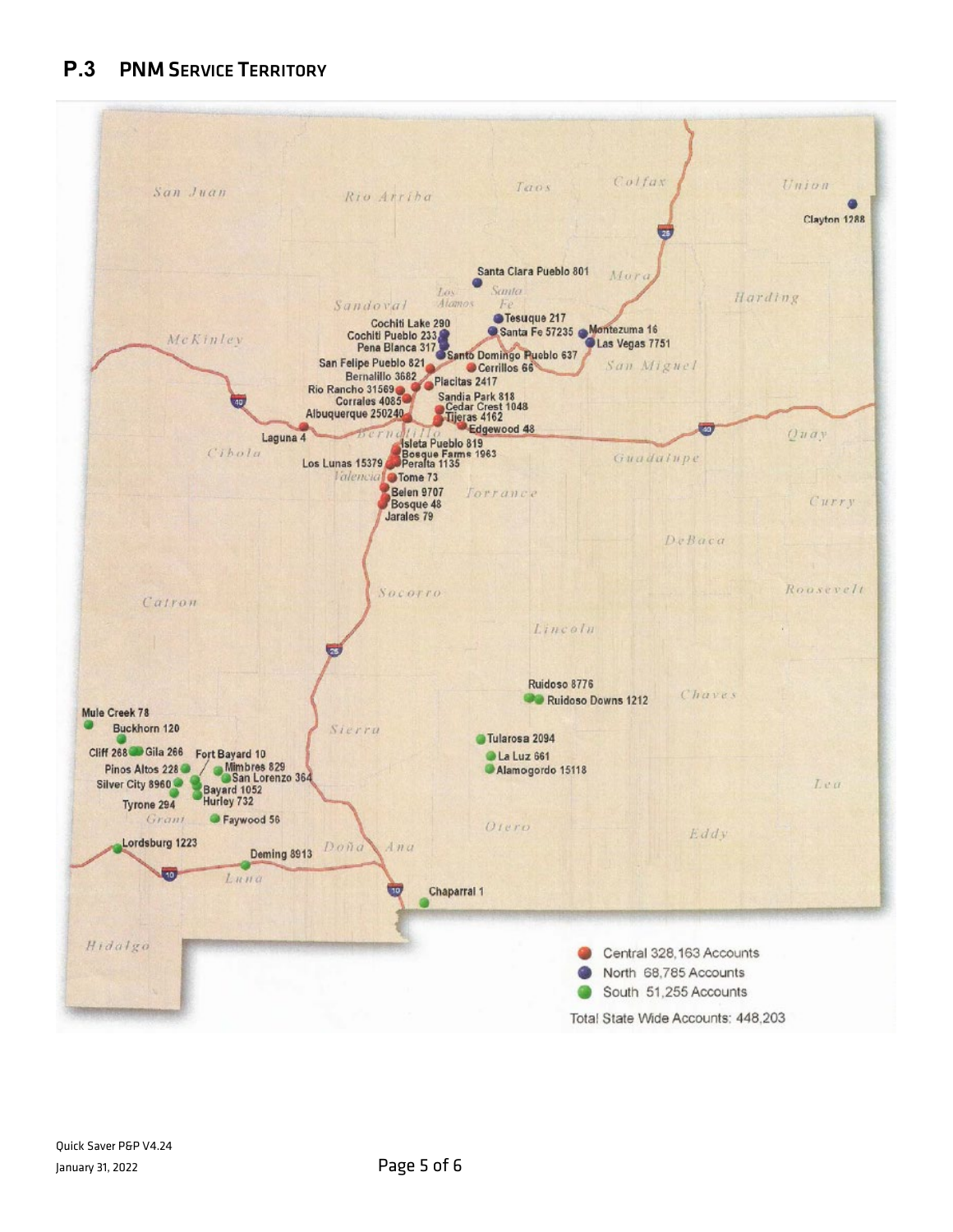| City        | <b>Zip Code</b> | City                | <b>Zip Code</b> | <b>City</b>          | <b>Zip Code</b> |
|-------------|-----------------|---------------------|-----------------|----------------------|-----------------|
| Alamogordo  | 88310           | Albuquerque         | 87176           | Las Vegas            | 87701           |
| Alamogordo  | 88311           | Albuquerque         | 87181           | Lordsburg            | 88045           |
| Albuquerque | 87101           | Albuquerque         | 87184           | Los Lunas            | 87031           |
| Albuquerque | 87102           | Albuquerque         | 87185           | Placitas             | 87043           |
| Albuquerque | 87103           | Albuquerque         | 87187           | Rio Rancho           | 87124           |
| Albuquerque | 87104           | Albuquerque         | 87190           | Rio Rancho           | 87144           |
| Albuquerque | 87105           | Albuquerque         | 87191           | Rio Rancho           | 87174           |
| Albuquerque | 87106           | Albuquerque         | 87192           | Ruidoso              | 88345           |
| Albuquerque | 87107           | Albuquerque         | 87193           | Ruidoso              | 88355           |
| Albuquerque | 87108           | Albuquerque         | 87194           | <b>Ruidoso Downs</b> | 88346           |
| Albuquerque | 87109           | Albuquerque         | 87195           | San Felipe Pueblo    | 87001           |
| Albuquerque | 87110           | Albuquerque         | 87196           | Sandia Pueblo        | 87004           |
| Albuquerque | 87111           | Albuquerque         | 87197           | Santa Ana Pueblo     | 87004           |
| Albuquerque | 87112           | Albuquerque         | 87198           | Santa Fe             | 87501           |
| Albuquerque | 87113           | Albuquerque         | 87199           | Santa Fe             | 87502           |
| Albuquerque | 87114           | Algodones           | 87001           | Santa Fe             | 87503           |
| Albuquerque | 87115           | Bayard              | 88023           | Santa Fe             | 87504           |
| Albuquerque | 87116           | Belen               | 87002           | Santa Fe             | 87505           |
| Albuquerque | 87119           | Bernalillo          | 87004           | Santa Fe             | 87506           |
| Albuquerque | 87120           | <b>Bosque Farms</b> | 87068           | Santa Fe             | 87507           |
| Albuquerque | 87121           | <b>Cedar Crest</b>  | 87008           | Santa Fe             | 87508           |
| Albuquerque | 87122           | Clayton             | 88415           | Santa Fe             | 87509           |
| Albuquerque | 87123           | Cliff               | 88028           | Santa Fe             | 87592           |
| Albuquerque | 87125           | Cochiti Pueblo      | 87072           | Santa Fe             | 87594           |
| Albuquerque | 87131           | Corrales            | 87048           | Santo Domingo Pueblo | 87052           |
| Albuquerque | 87151           | Deming              | 88030           | <b>Silver City</b>   | 88061           |
| Albuquerque | 87153           | Deming              | 88031           | <b>Silver City</b>   | 88062           |
| Albuquerque | 87154           | Eldorado            | 87508           | Tijeras              | 87059           |
| Albuquerque | 87158           | Isleta Pueblo       | 87022           | Tularosa             | 88352           |

## <span id="page-5-0"></span>**P.4** AUTHORIZED CONTRACTORS

To participate in the Quick Saver Program, the authorized contractor must:

- Be a PNM Trade Ally in good standing;
- Complete and sign the "Quick Saver Contractor Application & Agreement", provide required contractor licenses and acceptable certificate of insurance; and
- Attend the mandatory Quick Saver contractor training.

To remain an authorized Quick Saver contractor in good standing, the contractor must:

• Provide and maintain on file with the program a current New Mexico contractor's license and Certificate of Insurance that satisfactorily meets the minimum program insurance requirements

Quick Saver P&P V4.24 January 31, 2022 **Page 6 of 7**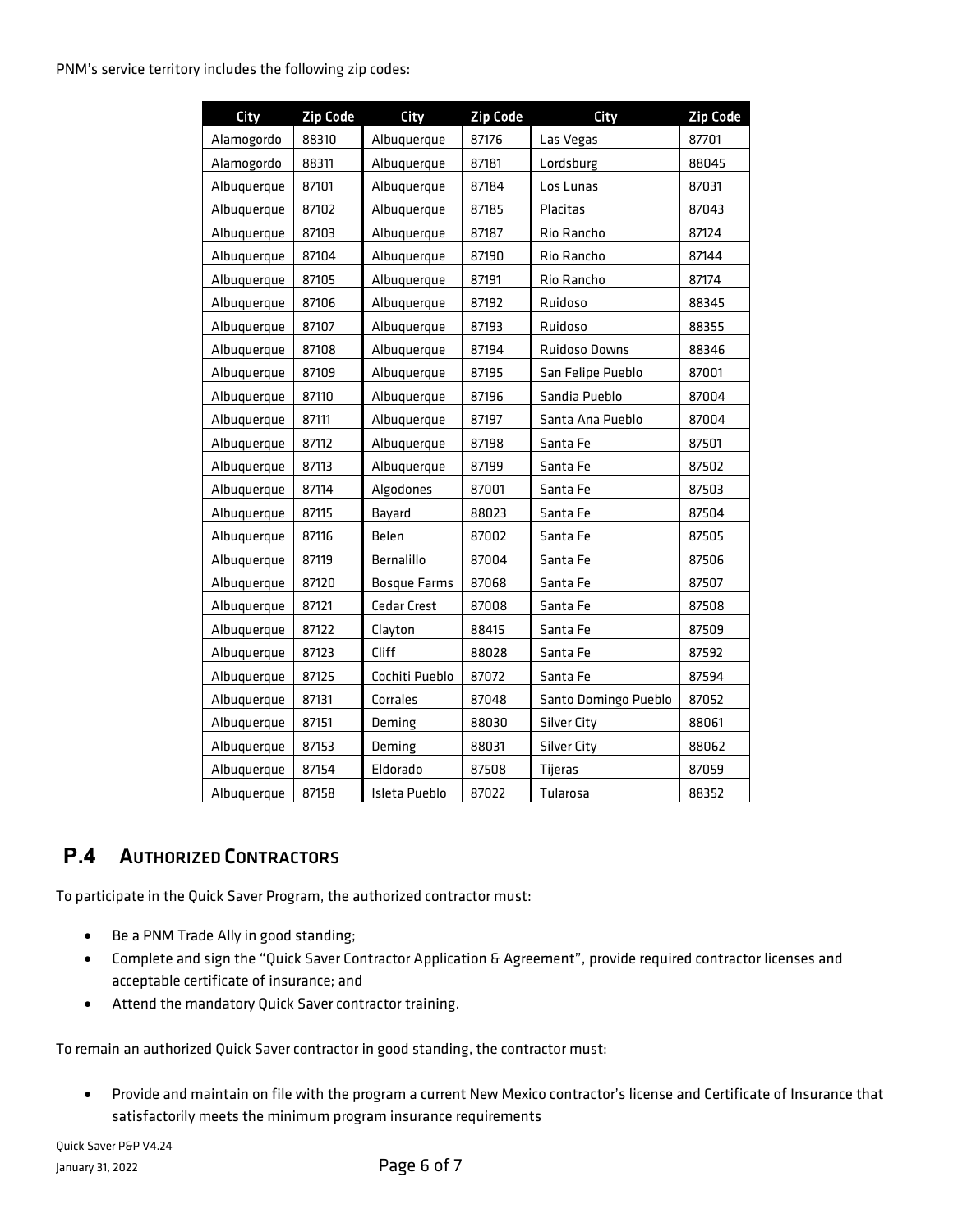- Complete a minimum of four (4) Quick Saver projects annually
- Complete project scope of work in 180 calendar days or less, to customer and program satisfaction.
- Dispose/recycle old equipment per program guidelines. Customer may not keep removed materials.
- Thoroughly explain to customer the retrofit scope of work, Participation Agreement contents, and customer co-payment requirements.
- Know and obey all criteria in the Quick Saver Contractor Agreement and Quick Saver Policies & Procedures.
- <span id="page-6-0"></span>• Ensure at least one (1) person from the contractor's company attend a Quick Saver Program training session of up to four (4) hours.

### **P.4.1 Program Marketing**

PNM reserves the right to associate with your business and include your participation in the incentive program for promotion and advertising. By participating in the PNM Business Energy Efficiency Programs, contractors and customers agree to be contacted by PNM and/or its representatives to participate in the promotion of the program, including but not limited to: advertising, case studies, testimonials, and other marketing materials deemed appropriate by PNM.

In addition, the following rules and conditions apply concerning the co-branding of any marketing materials:

- The PNM logo may NOT be used in any materials by any customer, or contractor.
- Only contractors in the Quick Saver Program may use the following explicit language in their materials: "PNM Quick Saver Contractor."
- Marketing and other collateral materials created by PNM and/or its representatives may NOT be co-branded with any company name and/or logo or other graphic and/or textual representation of a customer, contractor, contractor business, and/or representative of that business.
- Customer, contractors, and contractor websites MAY provide a link to the PNM Business Energy Efficiency Programs website.

These conditions can only be altered or revised with the express consent of PNM and/or its designated representative. PNM reserves the right to remove any contractor and their associated company from participation if they do not comply with the program policies & procedures.

### *Authorized Contractor Responsibilities*

<span id="page-6-1"></span>Contractor responsibilities include, but are not limited to:

- Active, accurate, and timely participation in the Program, completing a minimum of four (4) projects annually between January 1 and December 31.
- Attending required Quick Saver Program training(s) per notices in Program e-newsletters and/or direct emails.
- Customer marketing, sales, and project development.
- Use of the Quick Saver Program web-based proposal generation software to create, expedite and streamline projects is mandatory.
- Submit all approved project proposals and project completion forms signed by participating customers.
- Material procurement and installation are the responsibility of the contractor. All equipment must meet the standard requirements and specifications outlined in this document.
- Obtain the appropriate permits as necessary following local and State permit requirements.
- Removal and disposal of hazardous waste and equipment and materials retrofitted or replaced as part of the project, even if the customer requests to keep it.
- Providing and honoring required Quick Saver Program warranties.
- Provide a written summary or proof of the resolution of customer complaints, warranty requests, and failed inspection items within 14 calendar days to DNV.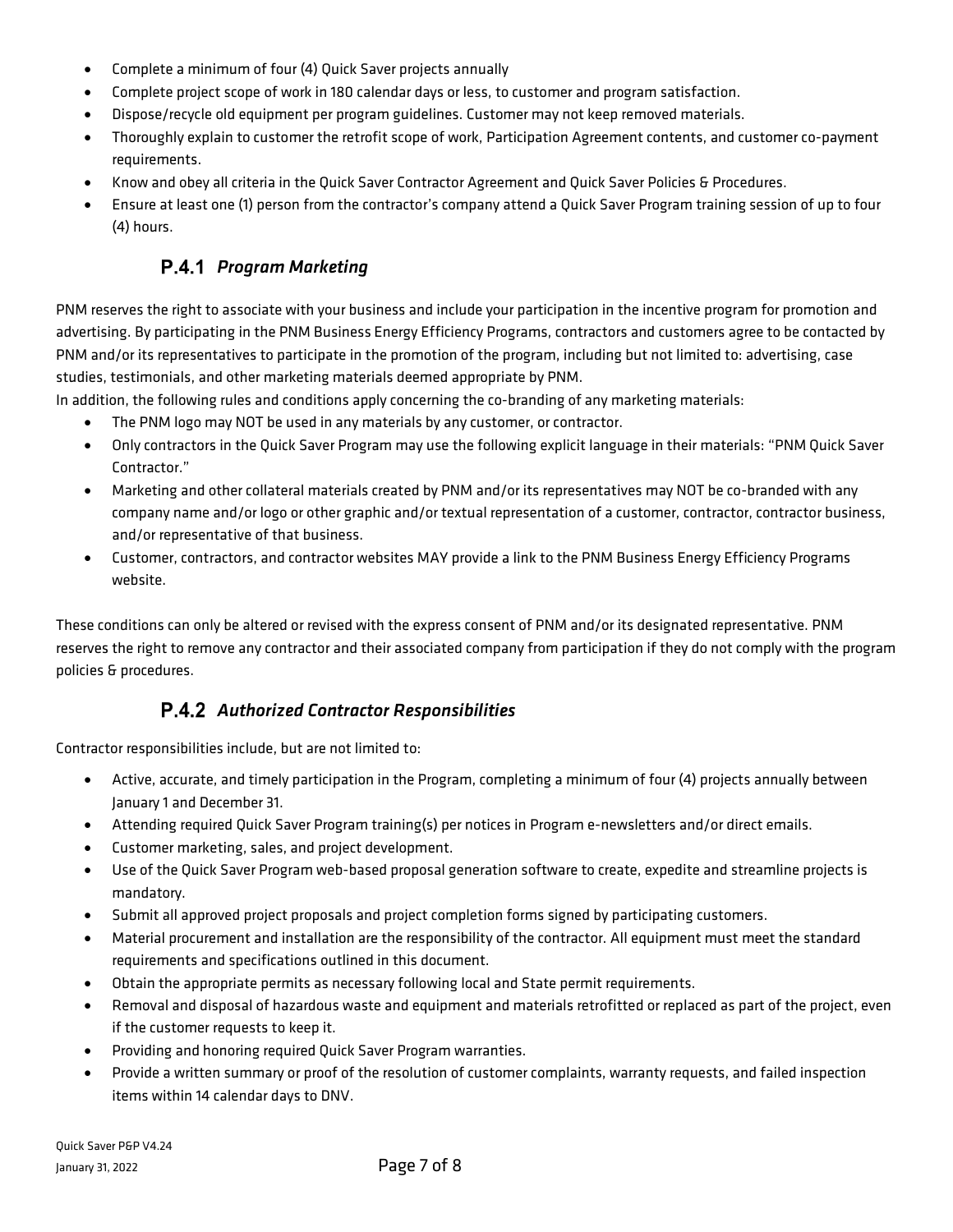- Submitting required forms and documentation including, but not limited to: material invoices, proof of equipment qualification, and specification sheets, upon request.
- Collection of residual project payment from the participating business customer ("customer copayment"), after the project has passed post inspection.
- The resolution of any customer dispute is the responsibility of the contractor. PNM and DNV assume no liability for the customer's decision to participate in the Quick Saver Program, for any dispute arising out of repair or replacement of the equipment installed, or project copayment per the signed Participation Agreement.
- <span id="page-7-0"></span>• In the event of a change in contractor staff, the contractor is to notify the Quick Saver Program Team to maintain accurate contractor contact information and to arrange for training of new staff members associated with projects in the program.

## *Contractor Approval Process*

- Each PNM Trade Ally entering the Quick Saver Program closed network of contractors must complete and return all pages of the original Quick Saver Contractor Application & Agreement and signed Quick Saver Policies & Procedures Acknowledgment with all required documentation per the document checklist in the application to DNV at [energyefficiency@pnm.com.](mailto:energyefficiency@pnm.com) Contractors are advised to read the entire document, as there are a variety of eligibility requirements that must be met to participate in the program. Applications submitted without the required documentation will not be processed. Submission of the Quick Saver Contractor Application & Agreement does not in any way constitute acceptance as an contractor.
- DNV will review the application and verify the required documentation.
- Once the Quick Saver Contractor Application & Agreement has been determined complete and acceptable, and a contractor has completed the required program training session, DNV will provide the contractor with a fully-executed copy of their Quick Saver Contractor Application & Agreement for their records, and request access to the web-based proposal generation portal for which a unique logon will be issued directly to the contractor. Receipt of the fully executed Quick Saver Application & Agreement and Quick Saver portal logon credentials signifies that a contractor is a Quick Saver contractor and eligible to begin enrolling customers.

### *Contractor Probation, Suspension, or Removal*

<span id="page-7-1"></span>DNV has found the use of trade allies to be a powerful method of leveraging resources to offer cost-effective energy-efficiency improvements to PNM customers. This approach has served all participants well and has historically produced results with a high level of customer satisfaction and few complaints. At the same time, it is important to keep in mind that a poorly performing contractor can create obstacles for the entire program. Therefore, it is the responsibility of DNV to maintain oversight and mitigate any difficulties as rapidly as possible. In some instances, contractors may be removed from participating in the program. The following describes the criteria that the DNV Program Manager or Operations Manager will consider when evaluating contractor participation.

A trade ally will be subject to removal based on the severity of the concern, or an accumulation of frequent, less severe concerns. All concerns that rise to the level of requiring removal of a contractor, such as a legal matter, a contractual matter regarding the Contractor Agreement, or a matter of professional conduct, are classified below.

- 1. Highly Severe: Items that may result in financial, legal, and/or other risks to DNV, PNM, and/or the customer. In such instances, the contractor may be immediately removed from participation in both the PNM Trade Ally Program and the Quick Saver Program.
	- Evidence of fraud or misrepresentation on part of the contractor.
	- Subcontracting any part of the Quick Saver customer project including sales and installation
	- Failure to maintain and provide a copy to DNV their current insurance policies for contractor file
	- Failure to keep licenses current and provide a copy to DNV for contractor file
	- Refusal to honor Program warranties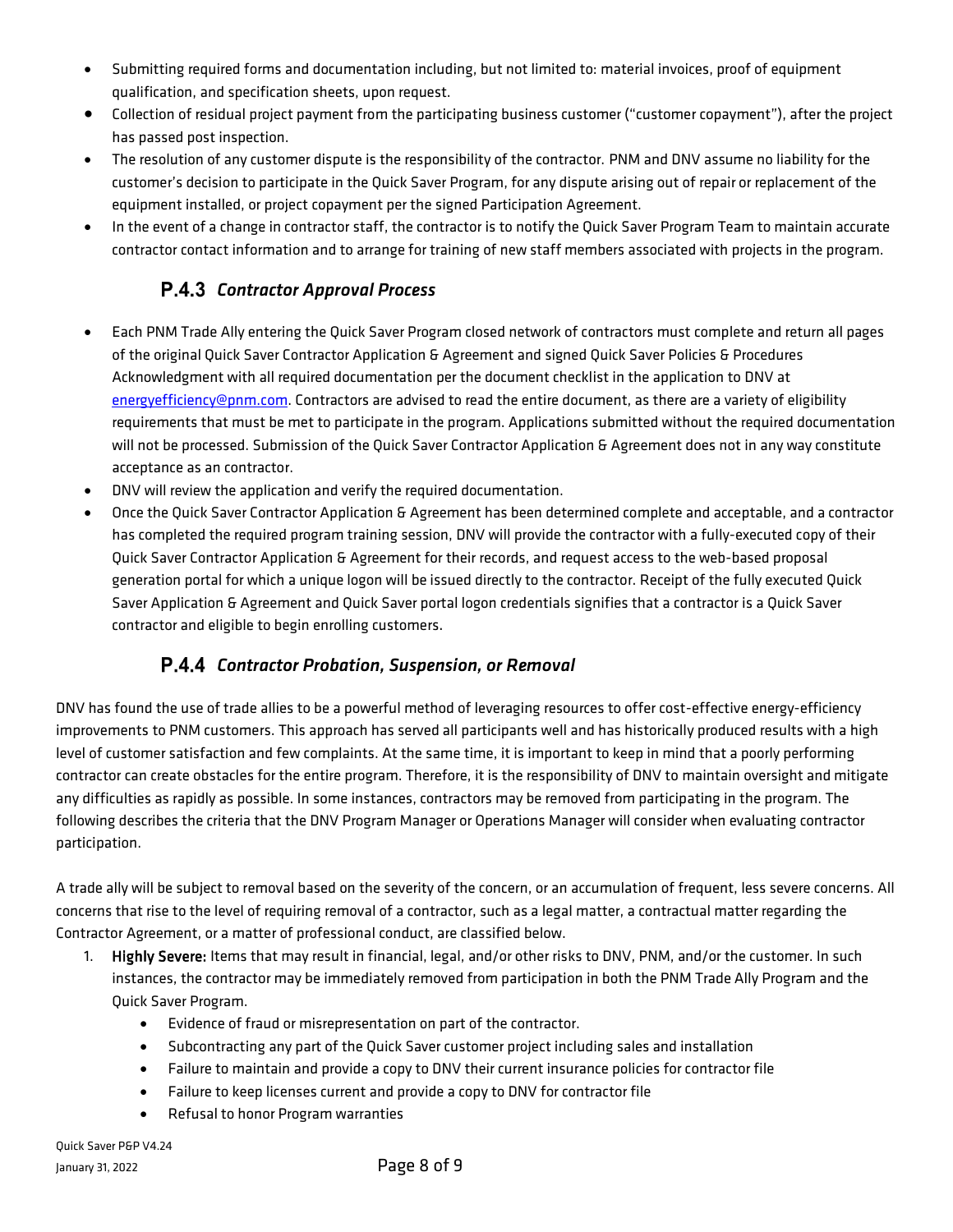- The action resulting in a lien placed on a customer's property related to material or labor
- Violations of Federal, State, or local laws; for example, those concerning hazardous waste disposal
- Bankruptcy
- 2. Severe: Items where customer satisfaction may be negatively impacted if not addressed. DNV will give the contractor a reasonable time limit to resolve the issue. If the issue is not resolved, the contractor will not be allowed to participate.
	- Providing inaccurate information resulting in a significant overstatement of requested incentives
	- Failure to notify the program of and provide written resolution to the program administrator regarding failed inspection items, warranty requests, or customer complaints within 14 consecutive calendar days following notification.
	- Work that is inconsistent with the Participation Agreement.
	- Installations not meeting program specifications or installation standards
	- Reduction in the contractor's satisfactory Better Business Bureau rating
- 3. Administrative/Cumulative: Items where the contractor fails to adhere to stated policies and procedures and/or reasonable standards of professional conduct, and subsequently, administrative issues arise which may not be widely visible to the customer. These situations will be monitored and the contractor will be put on probation, meaning that further disregard for Program policies and procedures or standards of professional conduct will result in contractor removal.
	- Submitting incomplete or incorrect project information or documentation that leads to delayed processing time more than two (2) times.
	- DNV received more than two (2) customer complaints in a ninety (90) day period.
	- Disseminating any flyers, letters, or other marketing literature that references the Program, DNV, or PNM without prior review and approval by DNV. PNM provides marketing collateral materials for this purpose.

Upon identification of an issue or concern, DNV will communicate the concerns to the contractor as rapidly as possible. Communications to the contractor and/or customer can be by phone, email, or standard mail. For highly severe concerns, the written document will be delivered with proof of receipt.

- DNV will create a written record, a copy of which will be placed in the contractor's file.
- DNV will discuss potential resolutions with the contractor and will be available for a meeting with the contractor and/or customer to resolve the issue.
- If a satisfactory resolution cannot be achieved, DNV will remove the contractor from participation in the program.
- For highly severe concerns, termination of contractor participation can be immediate.

If the contractor does not comply with the PNM Quick Saver Program policies and procedures, the contractor's status may be terminated at any time. If a contractor's status has been terminated, the contractor may be allowed, at the discretion of PNM and DNV, to complete projects where a signed Participation Agreement and/or Change Order Form has been received.

At its sole discretion, DNV reserves the right to revoke "good standing" status and place a contractor on probation at any time. When a contractor has been placed on probation, the contractor will be:

- Limited to an allotted number of proposal submissions.
- Placed on a probationary/trial period in which program participation will be based on a specific set of guidelines that will be determined by DNV.
- Required to attend additional training.

DNV may consider re-instating a contractor on a case-by-case basis. However, only very rare circumstances will justify the evaluation of a contractor for reinstatement who has been removed for a highly severe concern. Upon reinstatement, the contractor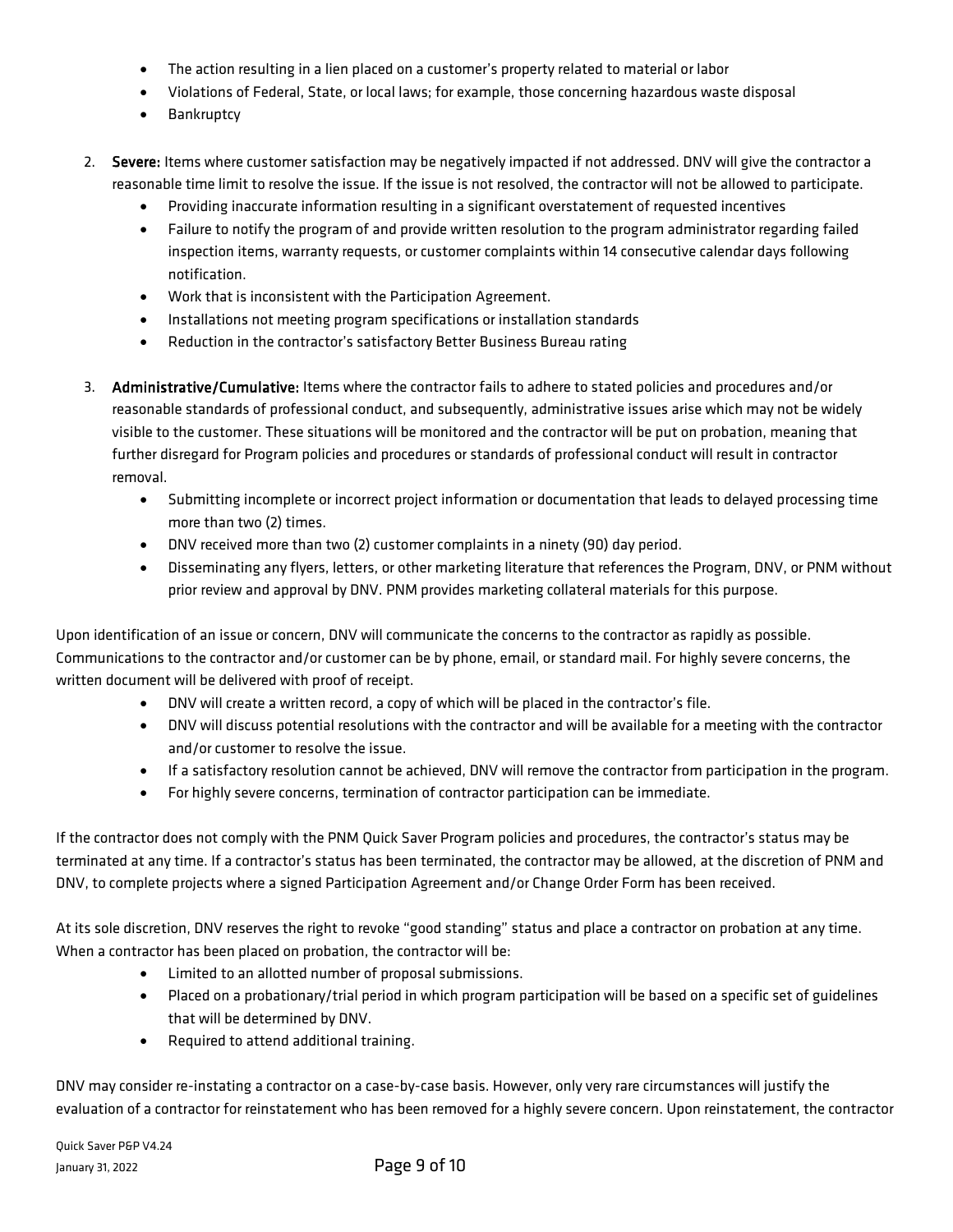<span id="page-9-0"></span>may be limited or restricted to the level of participation.

## *Contractor Training*

The contractor agrees to participate in an initial program training session of up to four (4) hours for at least one (1) person from the contractor's firm. This person(s) must be the individual that will be developing, approving, and signing the project Participation Agreements. The contractor is required to notify the program and arrange for Quick Saver training of any employee in their company, new or existing, that has direct involvement in the development, approval, or signing of the Participation Agreement.

<span id="page-9-1"></span>Mandatory trainings may occur at least annually or when program changes are made. Contractors may be required to attend additional training if administrative probation occurs due to cumulative administrative errors or excessive pre- or post-inspection failures.

## *Authorized Work*

The contractor is only authorized to perform the work as described on the project Participation Agreement (PA) and/or Change Order Form (COF), whichever is most current. It is the contractor's responsibility to ensure that the COF is consistent with the PA signed by the participating business customer and to confirm any changes that may have resulted from the pre-inspection. The Notification of Payment form (NP) obligates the Quick Saver Program to pay the incentive to the contractor, provided that the work has been completed per the PA and/or COF and the terms of the Contractor Application & Agreement. The NP obligates the participating business customer to pay their Quick Saver contractor for the residual amount of the project costs not covered by the incentive, noted as the "Customer Copayment" on the NP.

### *Required Licenses*

<span id="page-9-2"></span>The contractor must be a licensed contractor in New Mexico, as appropriate for services performed. The contractor also must have current licenses to perform the specific services they will provide as required by the State of New Mexico and applicable local ordinances. The contractor agrees to notify the DNV of any changes to their New Mexico contractor's license(s) that would affect work performed under this program.

Should the contractor be removed from Quick Saver participation for failure to retain and supply licensure as required by the program, ALL Quick Saver Program project WORK MUST CEASE, and payment will be withheld. If removed from the program for administrative issues such as lapsed, suspended, or canceled New Mexico license, the contractor will be required to undergo all program contractor application, documentation, and training processes to re-enter the Quick Saver Program.

## **P.4.8 Permit Requirements**

<span id="page-9-4"></span><span id="page-9-3"></span>The contractor agrees to obtain the appropriate permits for any electrical work following the requirements of the State of New Mexico. PNM and DNV reserve the right to request copies of any such permits at their sole discretion.

## *Required Insurance*

The contractor agrees to carry, or cause to be carried, at all times, insurance applying to all work undertaken by the contractor and/or contractor's agents, employees, and any person(s) for whom contractor may be liable, including but not limited to the following: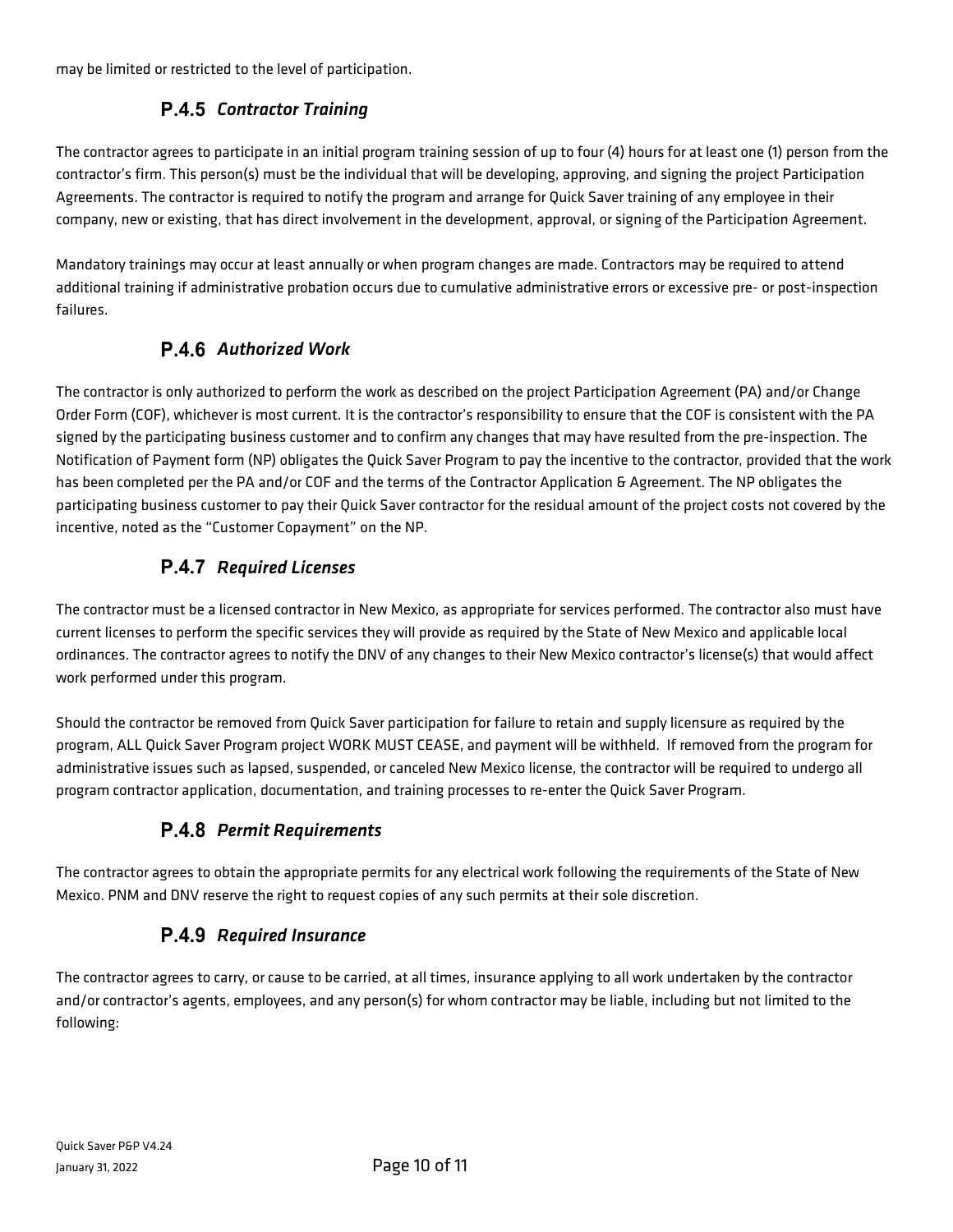#### • Worker's Compensation Insurance, including Employer's Liability:

- o Workers' Compensation and Employer's Liability
- o Coverage A Statutory for states of operations
- o Coverage B Employer's Liability **\$500,000 Bodily Injury**
- o Bodily Injury by Disease \$500,000
- o Bodily Injury by Disease \$500,000 Aggregate

#### • Commercial General Liability Insurance:

- o \$1,000,000 Combined Single Limit
- o Broad Form Comprehensive General Liability Endorsement
- o Products and Completed Operations Broad Form Contractual Liability Coverage
- o Blanket Waiver of Subrogation to PNM and DNVDNV Energy Services USA, Inc.

#### • Automobile Liability:

- $\circ$  Coverage shall include owned, non-owned, and hired automobiles with combined bodily injury and property damage limits of at least \$1,000,000 per occurrence.
- o DNV Energy Services USA, Inc. and their affiliates, officers, directors, and employees shall be included as additional insured in Contractor's insurance policies.
- o Waiver of subrogation shall be provided to PNM and DNV Energy Services USA, Inc. and affiliates on an endorsement to the policy.

Except with regard to Worker's Compensation and Employer's Liability, DNV, PNM and the officers, directors, employees, affiliates and agents of each shall be included as additional insureds in contractor's insurance policies. Such insurance shall be the primary insurance. Any separate insurance maintained by DNV or PNM shall not contribute with insurance provided by contractor's insurer(s) under this requirement. Contractor will provide certificates of insurance prior to commencing Work under this Agreement indicating that the aforementioned insurance is in full force and effect and that DNV and PNM will receive at least thirty (30) days' prior written notice of cancellation or modification of said insurance. The liability of contractor to DNV and PNM is not limited to contractor's insurance coverage. DNV will withhold payment to contractor if contractor does not provide DNV with the certificate of insurance meeting the requirements set forth above.

Should the installation contractor be removed from Quick Saver participation for failure to retain and supply active insurance policies as required by the Program, ALL Quick Saver Program WORK MUST CEASE, payment will be withheld, and the removed contractor will be required to undergo all program contractor application and training processes to reenter the Quick Saver Program.

### <span id="page-10-0"></span>*No Assignment or Subcontracting*

Contractor shall not assign, transfer, delegate, or subcontract to another party any portion of these policies and procedures or any applicable Contractor Agreement, or the assigned Quick Saver Program web-based proposal generation portal login credentials, or any installation work to be performed. Subcontracting includes hiring "contract employees," independent contractors, day or seasonal laborers, or any other working relationships in which W-2 wages are not received from the contractor. Only the contractor, employees who receive W-2 wages from the contractor, whose activities the contractor directs and for whom the contractor is liable, may represent themselves as Quick Saver Program contractors.

### *Walk-away Policy*

<span id="page-10-1"></span>Contractors must walk away from the following onsite issues:

Quick Saver P&P V4.24 January 31, 2022 Page 11 of 12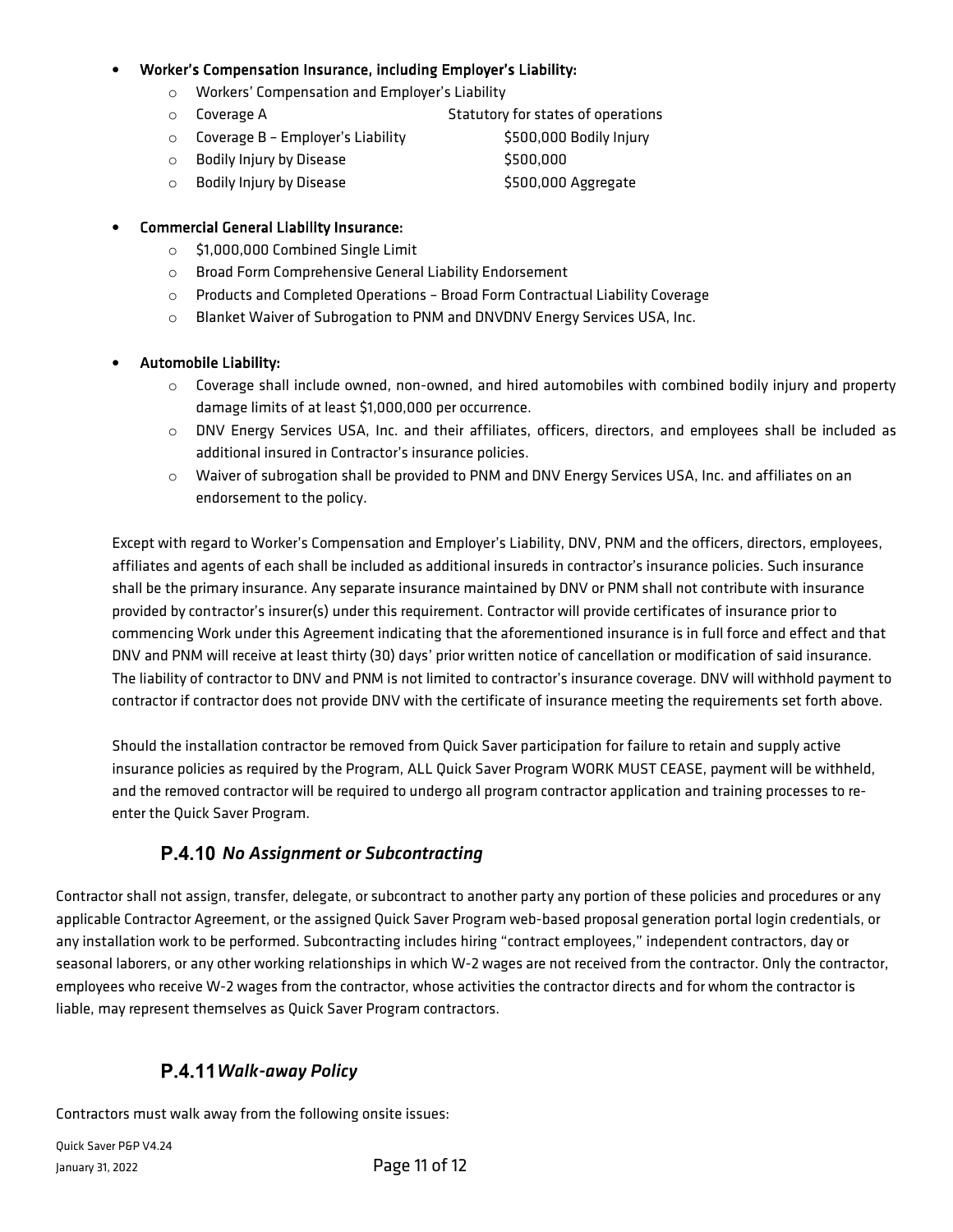- Facilities where proposed technology will not result in energy savings.
- Facilities with existing damaged equipment that will cause proposed technologies to be inefficient.
- Facilities that have already received an incentivized retrofit for the same measure within 5 years of current assessment.
- Facilities with asbestos.
- Safety violations.
- Code violations.

## <span id="page-11-0"></span>**P.5** PROGRAM TURNAROUND TIMES

Authorized contractor will:

- Resolve failed inspection items within fourteen (14) calendar days of the date of notification of discrepancies and provide proof of resolution in writing to DNV.
- Complete installations and submit the project completion form within 180 calendar days of a passed pre-inspection, or within 180 calendar days of signing the Change Order or modified Participation Agreement when a pre-inspection fails.
- Resolve and communicate resolution to DNV in writing regarding any customer complaints or warranty items within fourteen (14) calendar days.

DNV will:

- Manually review non-standard proposal submissions for approval within 4 or fewer business days.
- Verify customer eligibility, process incoming Participation Agreements, conduct pre-inspections, and communicate the pre-inspection results via the web-based proposal generation software system, phone, or email within fourteen (14) calendar days of the receipt of the signed Participation Agreement.
- Conduct the post-inspection and communicate the results via the web-based proposal generation software system, within fourteen (14) calendar days of receipt of the Project Completion Form.
- Issue incentive payment to Contractor within four to six weeks of a passed post-inspection or a resolved failed postinspection.

## <span id="page-11-1"></span>**P.6 HAZARDOUS WASTE MATERIALS**

All materials removed must be permanently taken out of service and disposed of following local codes and ordinances. The contractor shall assume full responsibility for the correct disposal of all ballast, fluorescent tubes, and other hazardous waste material in compliance with the laws and regulations of the State of New Mexico and the prevailing local jurisdiction. The contractor is responsible for being aware of any applicable codes or ordinances. Information about hazardous waste disposal can be found at [https://www.env.nm.gov/waste/.](https://www.env.nm.gov/waste/) The contractor shall provide DNV with full documentation of all hazardous waste material disposals upon request.

## <span id="page-11-2"></span>**P.7** PROGRAM EFFECTIVE DATES

The Quick Saver Program offers incentives for the current program year until approved funds are exhausted. The effective dates of the Quick Saver Program and document submittal requirements are as follows:

- Any energy-efficient equipment or services installed, completed, and commissioned before the start of the program is not eligible for an incentive.
- All Quick Saver projects must be completed and Project Completion Forms received no later than 15 business days before the conclusion of the Program year to be eligible for that year's program incentives. Incentive payment is subject to budget availability.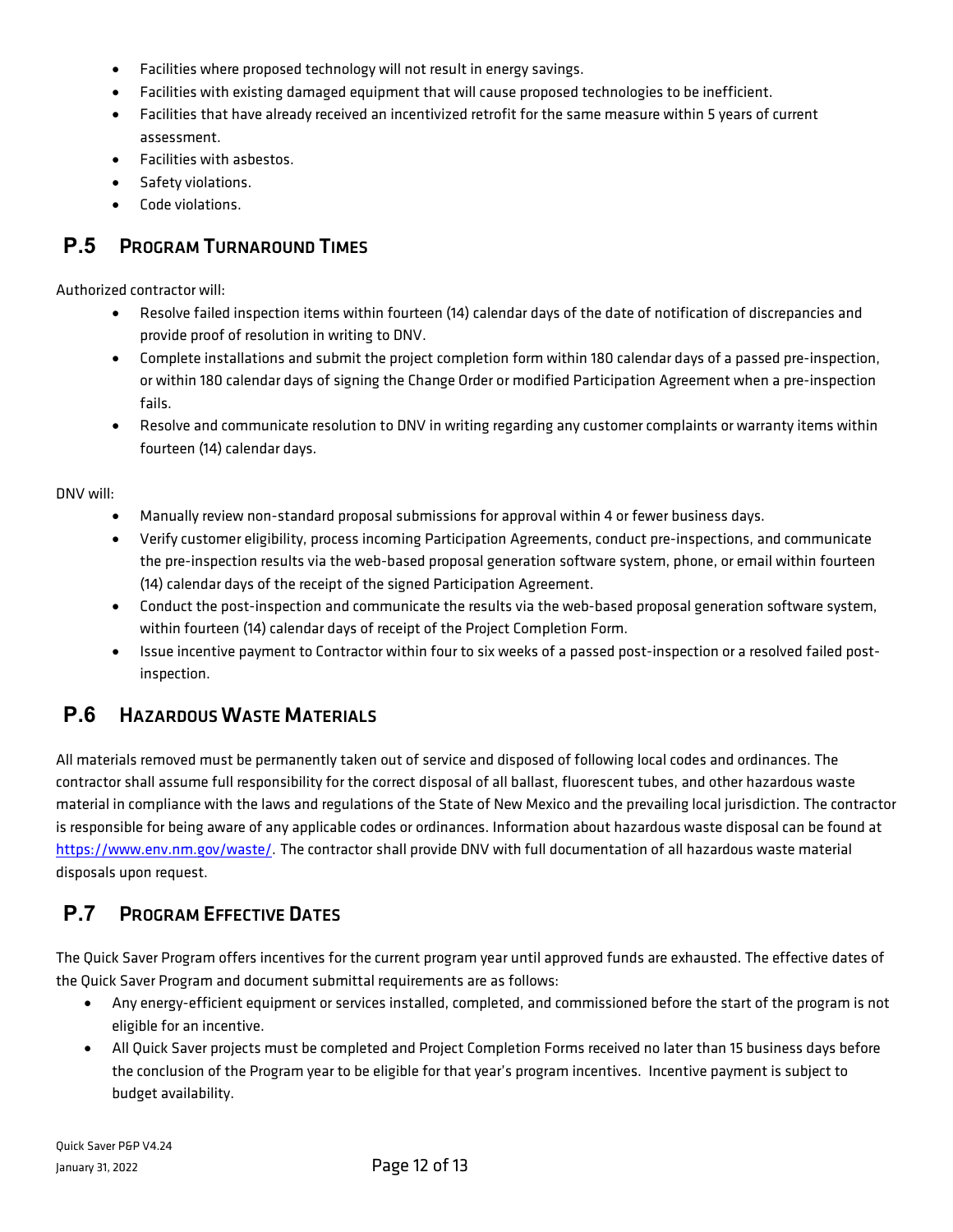## <span id="page-12-0"></span>**P.8** CUSTOMER ELIGIBILITY

The following rules pertain to customer eligibility for the Quick Saver Program:

- This incentive program is available to active commercial and/or industrial customers of PNM with a twelve-month average consumption equal to or less than 200 kilowatts (kW). Eligibility for single customers with multiple facilities/utility accounts on one contiguous premise is determined by combining the customer's billable demand accounts.
	- Exceptions to this eligibility parameter may include, but are not limited to, exclusion of accounts not related to customer usage associated with the Quick Saver energy efficiency measures proposed. Examples of such situations may be pumps for irrigation or sewage. Eligibility determination is subject to review and confirmation by the Program Administrator.
- Projects must involve a facility improvement that results in a permanent reduction in electrical energy usage (kW).
- Equipment must meet the specifications as explained i[n Section P.11](#page-14-0) of this document.
- Any measures installed at a facility must be sustainable and provide 100 percent of the energy benefits as stated in the application for five (5) years or for the life of the product, whichever is less. If the customer ceases to provide this benefit, the customer shall refund a prorated amount of the installation cost, depending on the period of time that the customer provided the related energy efficiency benefits.
- The following projects are not eligible for Quick Saver Program incentives therefore a Multifamily, Retrofit, or New Construction Program application should be submitted by the contractor:
	- o Customers whose average kW usage exceed Quick Saver Program usage limit
	- o New construction projects
	- o Additions, expansion, or first tenant improvement
	- $\circ$  Major renovations or changes in building function (i.e., changing a facility from a grocery store to a gym)

## <span id="page-12-1"></span>**P.9** INSPECTIONS

DNV reserves the right to conduct pre- and post-inspections at every facility. From time to time DNV may choose to waive a pre- or post-inspection. Failed post-inspections may result in a second inspection ("re-inspection") after the contractor has communicated that they have resolved the issue discovered during the initial post-inspection. DNV program inspectors are available to accompany contractors on-site upon request.

## <span id="page-12-2"></span>**P.10** ON-SITE ENERGY ASSESSMENTS

The initial on-site lighting or refrigeration energy assessment is conducted by the contractor and shall be conducted at no cost to the customer. This assessment does not in any way obligate the customer to participate in this or any other PNM Business Energy Efficiency Program. After this assessment, the contractor shall thoroughly explain to the customer the Quick Saver Program, the changes needed to make the customer's facility more energy-efficient, and all phases of work that will be completed for the customer.

### *Lighting Assessments*

<span id="page-12-3"></span>When conducting a lighting assessment, the contractor must collect accurate information on the existing fixtures.

Weekly Operating/Burn Hours - Contractors must determine the operating (burn) hours for each fixture (or group of fixtures) in five-hour increments, excluding 12- or 24-hour operation, in which case are reported as 84 and 168 burn hours weekly respectively.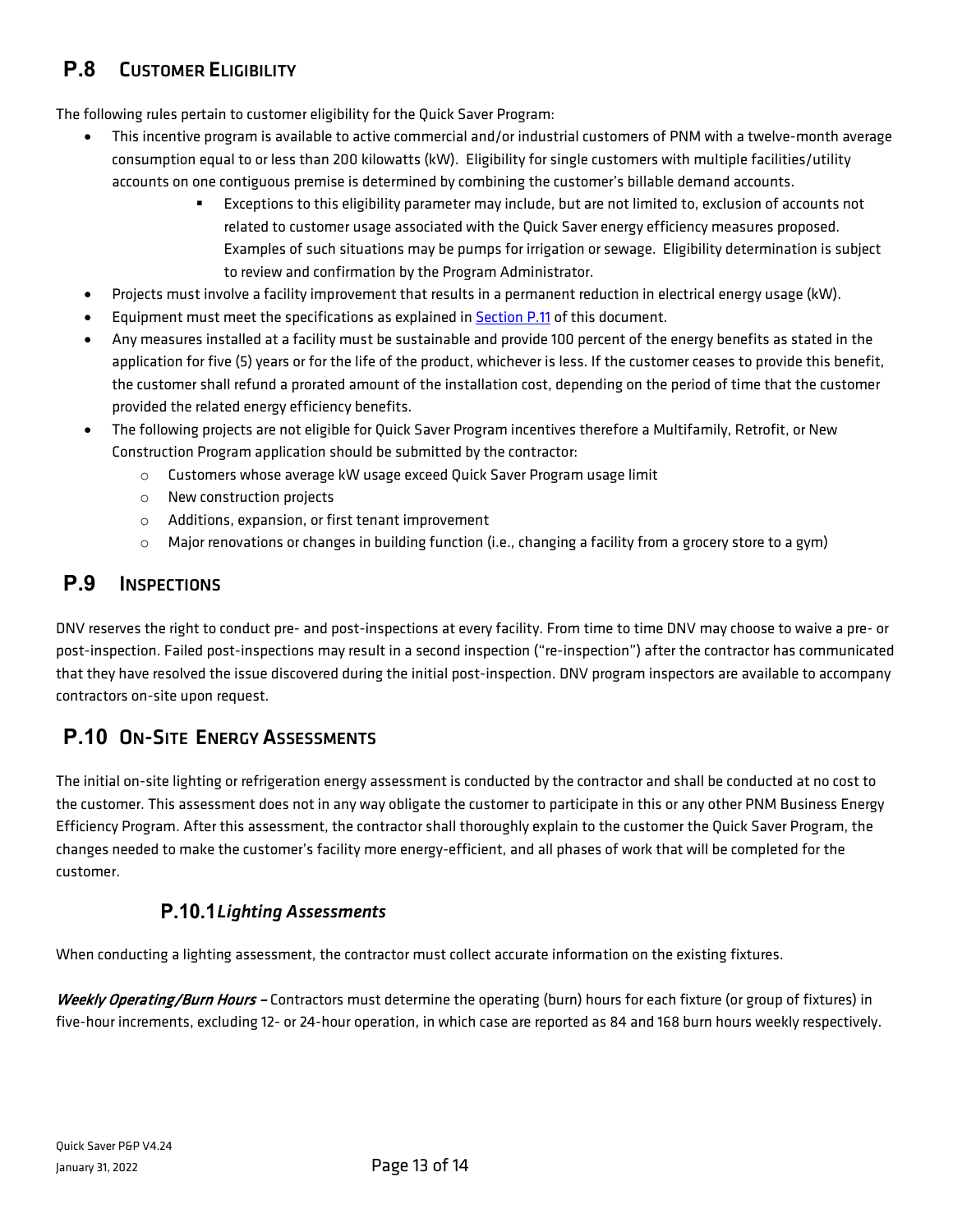LFL Lighting Configuration Language - For purposes of the Quick Saver Program the following lighting configuration nomenclature for existing linear fluorescent fixtures is used:



Ballast Standards – *Normal/Standard Ballast (EB): .85 - 1.0*

Fixture Burnout - This will affect the final kW and kWh savings, which in turn affects the project incentive amount. The calculation of burnout should be done on a facility-wide basis, where the burnout is calculated for the entire facility and applied to *all fixtures of the same technology*. The process is outlined below.

- 1. At the time of the initial assessment/pre-inspection, conduct your lighting fixture determination, operating hour determination, and fixture count as usual.
- 2. Note any individual lamps that are inoperable/burned-out, and keep a running tally.
- 3. After completing the survey, sum up the total number of burnt-out lamps and divide it by the total number of lamps of the same technology in the facility.
- 4. If this factor is greater than 20%, apply the burn-out percentage LESS the 20% "cushion" to all applicable lamps included in the project. If total facility burnout is less than or equal to 20%, burnout does not have to be entered at all.

#### Example 1:

Upon pre-inspection, 20 of 130 lamps were found to be burned out. Since the burnout is determined on a per-fixture technology basis, the total facility burnout of 15.4% applies to all line items in the project, as the facility only contains T12 technology.

| Line<br><b>Item</b> | Area<br><b>Description</b> | Quantity | <b>Existing Fixture Type</b> | # of burnt-<br>out lamps          | Total # of<br>lamps |
|---------------------|----------------------------|----------|------------------------------|-----------------------------------|---------------------|
|                     | Office #1                  | 10       | 4-4' T12 34/40W              | $\Omega$                          | 40                  |
| $\mathcal{P}$       | Office #2                  | 10       | 4-4' T12 34/40W              | 9                                 | 40                  |
| 3                   | Hall                       | 10       | 2-4' T12 34/40W              | 4                                 | 20                  |
| 4                   | Kitchen                    | 10       | 3-4' T12 34/40W              |                                   | 30                  |
|                     |                            |          |                              | 20                                | 130                 |
|                     |                            | 40       |                              | <b>FACILITY</b><br><b>BURNOUT</b> | 15.4%               |
|                     |                            |          |                              | <b>DATABASE</b><br><b>ENTRY</b>   |                     |

Result: the facility has less than 20% "cushion" allowed by Program. No percentage of burnout is entered in the database.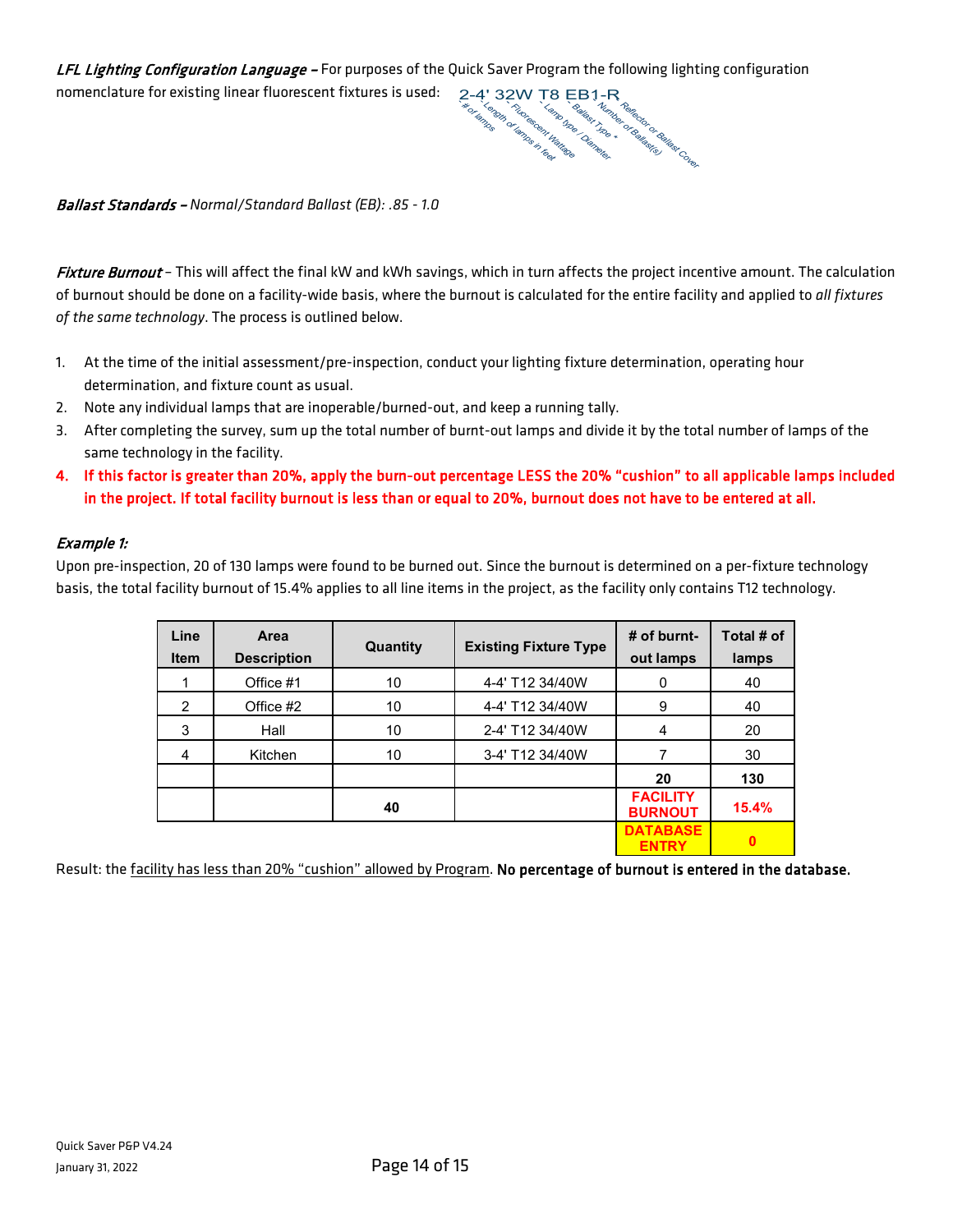#### Example 2:

When calculating burnout at facilities with multiple fixture technologies, burnout should be separated by technology. An example inventory count is below.

| Line<br><b>Item</b> | Area<br>description | Quantity | <b>Existing Fixture Type</b> | # of<br>burnt-out<br>lamps | Total # of<br>lamps |
|---------------------|---------------------|----------|------------------------------|----------------------------|---------------------|
|                     | Kitchen             | 6        | 4-4' T12 34/40W              | 11                         | 24                  |
| $\mathcal{P}$       | Kitchen             | 6        | 100W incandescent            |                            | 6                   |
| 3                   | Dining Room         | 6        | 60W incandescent             |                            | 6                   |
| 4                   | Bar                 | 8        | 2-4' T12 34/40W              | 4                          | 16                  |
| 5                   | Entrance Way        | 6        | 60W incandescent             |                            | 6                   |
| 6                   | Outside             | 5        | 75W H-PAR                    |                            | 5                   |
| 7                   | Front & Back        | 2        | Exit Sign 30W                |                            | 2                   |
|                     |                     | 39       |                              |                            | 65                  |

Upon pre-inspection of Example 2's existing fixture inventory, 15 4-ft T12 lamps were found to be burned out; therefore, the total burnout for all linear fluorescent fixtures is 15/40 = 38%. Since the burnout was calculated only for the linear fluorescent fixtures, the burnout will apply only to that technology.

| Line<br><b>Item</b> | Area<br><b>Description</b> | Quantity | <b>Existing Fixture Type</b> | $#$ of burnt-<br>out lamps | Total #<br>of lamps | <b>Burn out</b><br>applied | <b>Database</b><br><b>Entry</b> |
|---------------------|----------------------------|----------|------------------------------|----------------------------|---------------------|----------------------------|---------------------------------|
|                     | Kitchen                    | 6        | 4-4' T12 34/40W              | 11                         | 24                  | 38%                        | <b>18%</b>                      |
| 2                   | Kitchen                    | 6        | 100W incandescent            | 0                          | 6                   |                            |                                 |
| 3                   | Dining Room                | 6        | 60W incandescent             | 0                          | 6                   |                            |                                 |
| 4                   | Bar                        | 8        | 2-4' T12 34/40W              | 4                          | 16                  | <b>38%</b>                 | 18%                             |
| 5                   | Entrance Way               | 6        | 60W incandescent             | 0                          | 6                   |                            |                                 |
| 6                   | Outside                    | 5        | 75W H-PAR                    | 0                          | 5                   |                            |                                 |
|                     | Front & Back               | 2        | Exit Sign 30W                | 0                          | $\mathcal{P}$       |                            |                                 |
|                     |                            | 39       |                              |                            | 65                  |                            |                                 |

Result: the facility has 38% burnout. By reducing the actual burnout by the 20% "cushion" allowed by the Program, the burnout total equals 18% burnout. 18% burnout should be entered into the database on the affected line items (by technology).

## <span id="page-14-0"></span>**P.11 EQUIPMENT SPECIFICATIONS**

All removed equipment must be recycled and/or disposed of according to state, federal, and local regulations. All lighting measures must meet the Quick Saver Program specifications to qualify. Temporary, non-hardwired, and/or non-permanent fixtures are not eligible for retrofit. All completed lighting retrofits are expected to comply with the Illuminating Engineering Society of North America (IESNA) recommended lighting levels or local code.

All LED lamps, strips, retrofit kits, or fixtures must be Design Lights Consortium ("DLC") or ENERGY STAR® qualified unless specifically noted below. The contractor must attach the specification sheet and proof of qualified product listing to all Quick Saver project proposals submitted for review in the web-based proposal generation software.

• ENERGY STAR® Qualified Products List[: http://www.energystar.gov](http://www.energystar.gov/)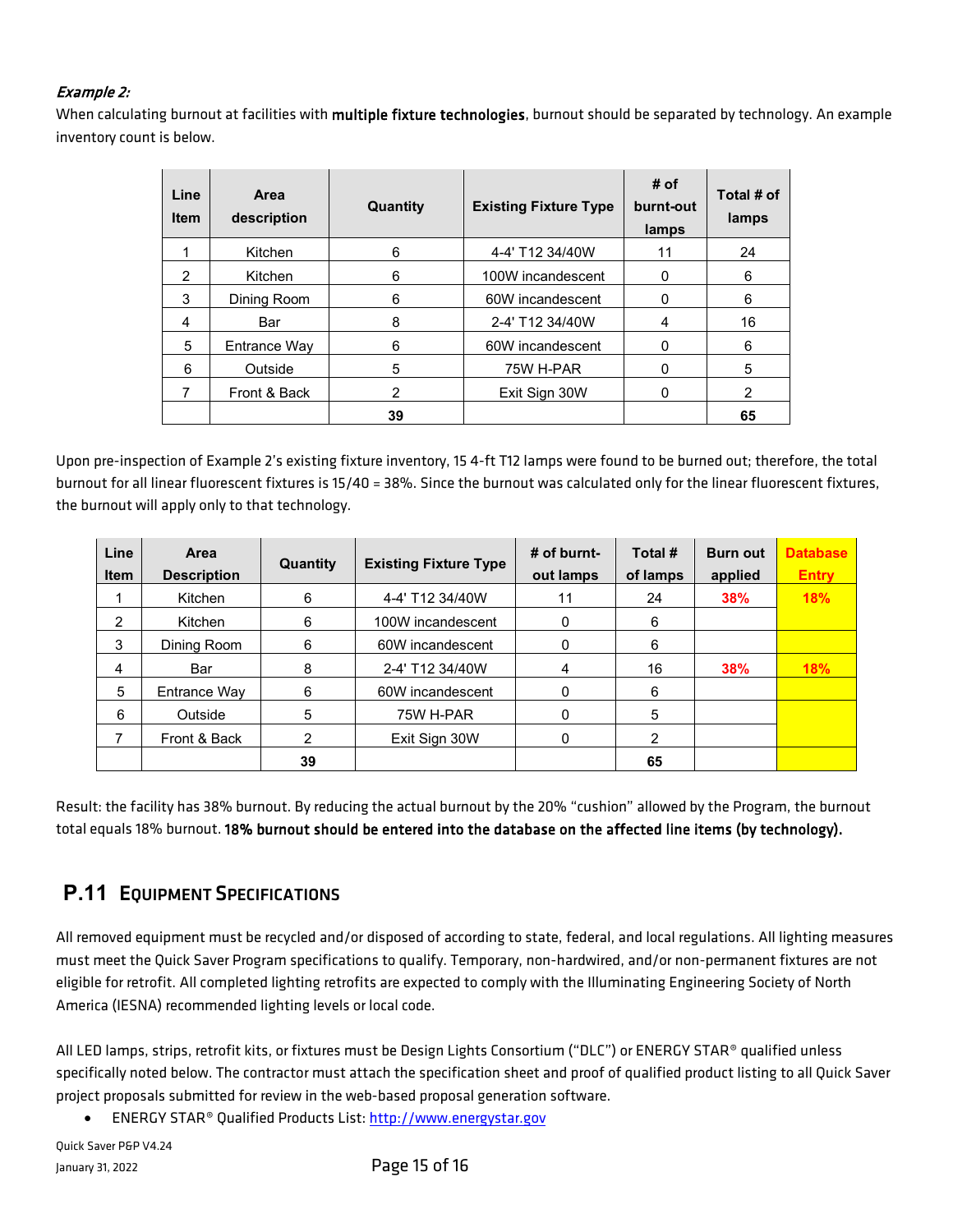• Design Lights Consortium Qualified Products List: [http://www.designlights.org](http://www.designlights.org/)

If the LED replacement fixture, lamp, or retrofit kit description does not appear in the prescriptive selections of the proposal generation software, the contractor must select the closest approximation of the wattage of their proposed equipment by selecting the replacement fixture wattage within a +2/-2 -watt variance. If neither the exact nor closest approximation wattage selection for your replacement measure exists, the contractor may choose "Other" and complete all required data fields to calculate the incentive.

NOTE: *For LED lamp-only retrofits, any yellowed, cracked, otherwise damaged, or missing fixture lenses MUST be replaced, or the project will not pass post-inspection.*

<span id="page-15-0"></span>The following provides the Quick Saver Program equipment specifications for the measures eligible for incentives.

#### *LED Lamps*

#### LED Linear Tube Lamp (TLED) replacing T5, T8, or T12 lamp in an existing fixture

New fixtures utilizing LED tube lamps do not qualify as an LED tube lamp replacement measure.

Only Type B TLED is eligible for Quick Saver incentives when replacing T5, T8, or T12 linear fluorescent lamps in an existing fixture. Direct wire LED linear tube lamps (Type B) must be installed without a ballast using a direct connection to line-voltage. Type B lamps have an internal driver that operate off existing lamp holders, are dual-ended, require removal of existing ballasts, and deliver a line voltage directly to the TLED. All retrofitted fixtures must be marked using a safety label indicating that they have been modified to operate only LED lamps.

#### "Plug and play" TLEDs (Type A) that operate using the existing fixture ballast and TLEDs with an external driver (Type C) are INELIGIBLE for incentives in the Quick Saver program.

The contractor must be diligent in observing program requirements when reducing the number of lamps in retrofitted fixtures. Removing lamps is the net reduction in the number of lamps, regardless of the number of fixtures, after a project is completed. Delamping is not approved where safety or work/tasks will be compromised. Unused lamps, lamp holders/sockets, and ballasts must be permanently removed from the fixture and disposed of following local regulations.

#### LED Screw-In Lamp Replacing HID Lamp in Fixture

The most common examples of high-intensity discharge (HID) lamps are metal halide, sodium vapor, and mercury vapor lamps. For this measure, existing HID lamps must be equal to or less than a nominal 400-watt lamp. LED lamp illumination may be directional or omnidirectional as applicable to the existing fixture. The retrofit must be permanently wired around the existing ballast and in full compliance with the authorities having jurisdiction. This measure is available for both interior or exterior applications. When installing in exterior applications, prior Quick Saver Administrator approval may be needed to verify missing, broken, or discolored lenses are replaced, as general satisfaction of the customer with this "non-fixture" replacement measure.

#### LED Screw-in Lamp Replacing Incandescent Lamp <100W in a fixture

This prescriptive LED lamp replacement measure addresses the replacement of 20-watt to 100-watt incandescent lamps with integral screw-in or pin-type LED replacement lamps. LED replacement lamp wattage may not exceed 20 watts. Prior Quick Saver Administrator approval may be needed to verify missing, broken, or discolored lenses are replaced, as general satisfaction of the customer with this "non-fixture" replacement measure.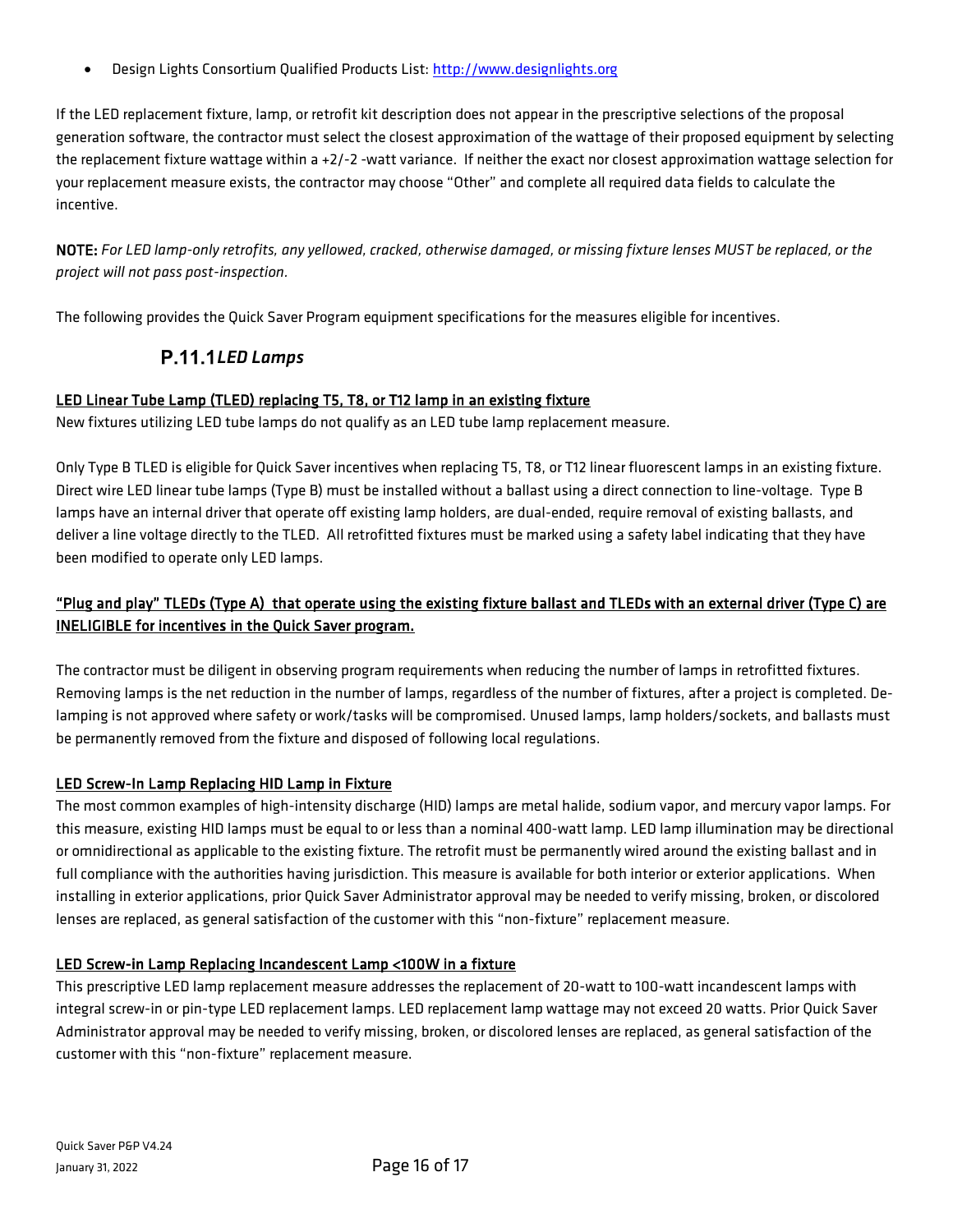#### LED Lamp Replacing CFL in a fixture

This measure addresses the replacement of up to 42-watt CFL lamps with integral screw-in or pin-type LED lamps. Eligible lamp types include A, R, Par, MR, G, and candle lamps. LED replacement lamp wattage may not exceed 20 watts. Pin type lamps, if no DLC or ES category, must follow the same specifications as screw-in type lamps. Prior Quick Saver Administrator approval may be needed to verify missing, broken, or discolored lenses are replaced, as general satisfaction of the customer with this "non-fixture" replacement measure.

### *LED Retrofit Kits*

#### <span id="page-16-0"></span>LED Retrofit Kit for Retrofit of Linear Fluorescent Fixture

LED retrofit kits for fluorescent fixtures are flexible replacements for troffers and strip lights that do not require changing out the entire fixture. The retrofit kit installs directly into the housing of the existing fixture and replaces old lamps, ballasts, and lamp holders/sockets with new electronics and LED modules. Prior Quick Saver Administrator approval may be needed to verify missing, broken, or discolored lenses are replaced, as general satisfaction of the customer with a "Non-Fixture" replacement.

#### LED Retrofit Kit for HID Fixture

LED retrofit kits for HID are replacements for metal halide (MH) and high-pressure sodium (HPS) lamps and can be installed in existing fixtures with E26 medium base or E39 mogul base sockets. Prior Quick Saver Administrator approval may be needed to verify missing, broken, or discolored lenses are replaced, as general satisfaction of the customer with a "Non-Fixture" replacement.

#### LED Retrofit Kits for Recessed Lighting Fixtures

LED retrofit kits for recessed lighting replace incandescent or fluorescent BR, PAR, and PL lamps in housing cans for recessed lighting. Another alternative LED retrofit kit for recessed lighting is retrofitting the can to LED surface mount downlights which are LED disk lights that can mount onto existing recessed housings. Prior Quick Saver Administrator approval may be needed to verify missing, broken, or discolored lenses are replaced, as general satisfaction of the customer with a "Non-Fixture" replacement.

### *LED Fixtures*

<span id="page-16-1"></span>Replacing existing fluorescent, incandescent, or HID fixtures with a new LED fixture maximizes energy efficiency by using an optimized optical design. Replacing a fluorescent or HID fixture with an LED fixture also eliminates the need for ballasts.

#### LED Fixture replacing Linear Fluorescent T5, T8, or T12 Fixture

This measure consists of replacing existing T5, T8, or T12 fixtures with new LED fixtures.

#### LED Fixture replacing Incandescent Fixture

In this measure LED fixtures are installed to replace incandescent fixtures.

#### LED Fixture replacing HID Fixture

This incentive is for replacing existing high-intensity discharge (HID) fixtures such as metal halide (MH), high- or low-pressure sodium (HPS or LPS), or mercury vapor (MV) with a new LED fixture.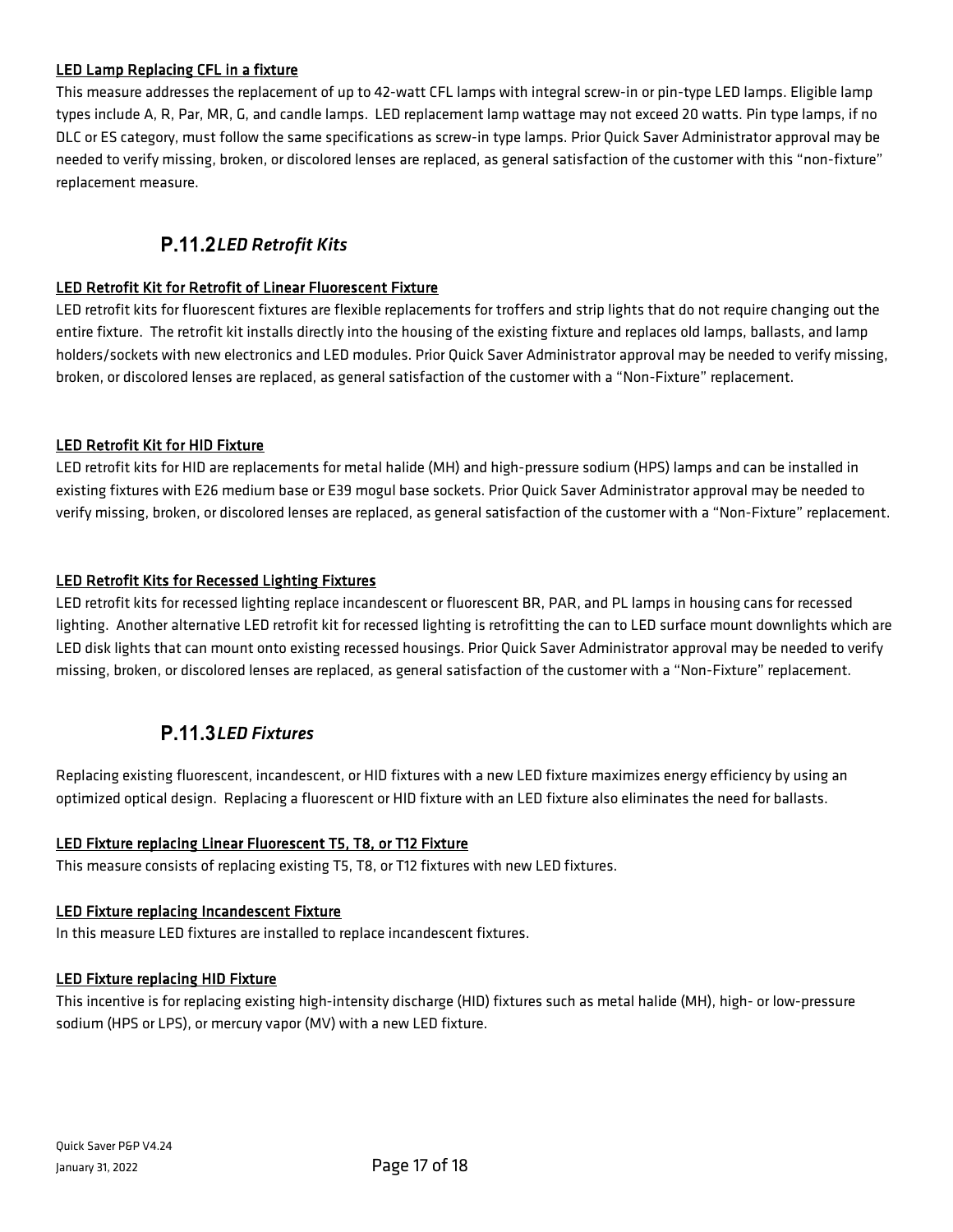## *LED Signage Retrofit*

<span id="page-17-0"></span>To qualify for this custom incentive, the existing incandescent, HID, linear fluorescent, or neon fixture must either be a permanently wired LED lamp retrofit or a completely new LED fixture. This measure is intended for the replacement or retrofit of interior-lit roadway/walkway signage, canopy decorative/security lighting, or permanently-wired neon lighting.

- All incentivized fixtures or retrofit kits must be approved by ENERGY STAR® or Design Lights Consortium, if applicable to that type of light. For fixture types that are not approved by either certifying body, the new fixture must feature the following minimum requirements:
	- o 100 lumens per watt efficacy
	- o 100 lumens per foot
	- o 50,000 hours lifespan
	- o 5-year warranty period
	- o >80 CRI
- A fixture that is on continuously 24/7 would qualify for the continuous operation incentive (168 hours weekly)
- A fixture that does not operate continuously, but at least 10 hours per day would qualify at the commercial hours incentive.
- One-sided and two-sided linear LED lamps only qualify for this incentive when replacing existing linear fluorescent lamps.
- Pictures must be taken by the Contractor at Construction/Installation to prove existing and replacement comparisons and justifications of the rebate incentive. The pictures are to be sent in when the signed PCF is emailed to the Quick Saver Administrator after the project is completed.

## *LED Exit Signs*

<span id="page-17-1"></span>Existing incandescent or compact fluorescent exit signs must be replaced with new LED signs or retrofitted with LED. Nonelectrified and remote exit signs are not eligible. LED exit signs or LED exit sign retrofit kits must be UL or ETL listed, have a minimum lifetime of 5 years, and have an input wattage ≤ of 5 watts per face or be ENERGY STAR® qualified.

Replacing or retrofitting a battery-powered emergency lighting fixture with LED is not eligible for incentives.

### <span id="page-17-2"></span>**P.11.6 Multifamily Applications**

For a property to be considered multifamily, it must consist of five or more attached dwelling units or a complex consisting of two or more buildings with four or more dwelling units within each building. The Quick Saver Program offers incentives to authorized Trade Allies for the installation of energy-efficient common area lighting, exterior lighting, and installation of lighting controls. Multifamily common area/exterior accounts are the only accounts eligible for Quick Saver Program incentives. Additional incentives may be offered for eligible multifamily properties serving income-qualified residents.

In no case shall Quick Saver Program incentives exceed the total material and installation costs of the energy efficiency project.

#### Income Qualified Property Designations

For a multifamily property to be considered income qualified in this program, it must be listed on the MFA Housing New Mexico website. Click [here](http://www.housingnm.org/renters/affordable-rental-properties) to access that listing. The Income Qualified Directory is also available for download under "Reference Documents" in the Quick Saver portal. The building owner/manager customer must sign the Multifamily Addendum for the Quick Saver Participation Agreement to be processed with the additional incentives. The Multifamily Addendum document is available for download from the "Reference Documents" in the Quick Saver portal.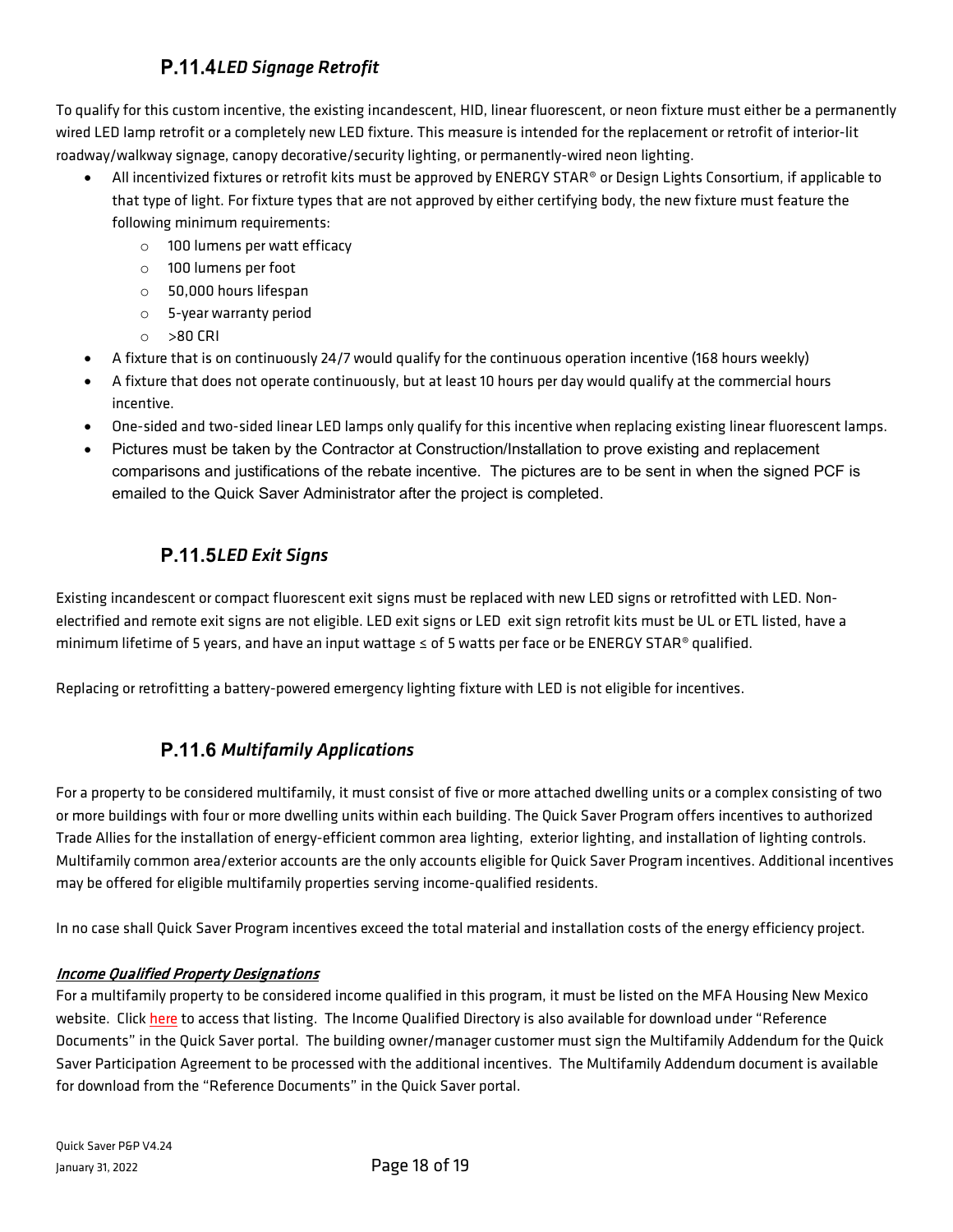## *Lighting Controls*

<span id="page-18-0"></span>All lighting controls must be listed by UL or other OSHA-approved Nationally Recognized Testing Laboratory (NRTL) under applicable US standards. Passive infrared, ultrasonic detectors, and fixture-integrated sensors or sensors with a combination thereof are eligible. Sensors may be hardwired or wireless if they have a minimum of ten-year battery life. All sensors must control interior lighting fixtures. The incentive is per watt controlled. Incentives are also available for new fixtures with integrated occupancy controls. These fixtures must meet specifications for both new and control measures.

<span id="page-18-1"></span>Specification sheet for occ sensor selections must be attached to the proposal before submitting for approval.

#### *Refrigeration Measures*

All Quick Saver refrigeration measures defined below are available for selection from "OTHER PRESCRIPTIVE MEASURES" located below the Prescriptive Lighting table in the proposal generation software.

#### Anti-Sweat Heater Controls (ASH)

Incentives are available for anti-sweat heater controls. The ASH controller will maintain an adequate door frame temperature to prevent the accumulation of condensation on the door frame or mullion. The ASH controller will monitor the humidity and temperature (dew point) outside of the refrigerated device. The controller will maintain the coldest temperature possible without causing the formation of condensation. No temperature sensors shall be mounted in or on any controlled door. If a single controller simultaneously controls heaters on a refrigerator and freezer, the controller must have the means to control each device separately.

Upon failure, the controller will default to full ON, meaning that the heaters will become 100% active. The controller will indicate a failure by flashing light and/or sound, or send notice of failure via email, text, or similar notification. The controller must be rated to match and exceed the total amp load requirement and shall not operate more than 90% of maximum amperage capacity.

A specification sheet for the product is required with the submission of the proposal for approval.

#### Electronically Commutated (EC) Evaporator Fan Motors for Refrigerated Cases or Walk-Ins

This measure applies to the replacement of an existing standard-efficiency, shaded-pole evaporator fan motor in refrigerated display cases or fan coil in walk-ins. The replacement unit must be an electronically commutated motor (ECM) certified for operation in the intended end-use environment, supplied the correct voltage, and match the existing (replaced) fan motor with regard to horsepower, rotation, and high-speed airflow. If changing fan blades with the evaporator ECM upgrade, the new blade/s shall provide airflow equal to the coil manufacturer's specifications. Matched high-performance blades with reduced horsepower ECMs may be exempt from motor horsepower and fan blade requirements.

A specification sheet for the product is required with the submission of the proposal for approval.

#### Evaporator Fan Controllers for EC Motors

The EC fan motor controller will have a coil sensor (temperature sensor) that prevents ice accumulation on the evaporator coil. The existing site voltage will match the controllers' required input voltage. The controller will maintain a refrigerated box temperature of no less than 41 degrees Fahrenheit unless the refrigerated box is for special use (e.g. floral case). The actual set temperature may be decided by onsite staff. The total amp requirement of all evaporator fans will not exceed the controller's rated value. The controller may allow for minor adjustments of temperature no less than 35 degrees Fahrenheit and no more than 41 degrees Fahrenheit unless the refrigerated box is for special use (e.g. floral case).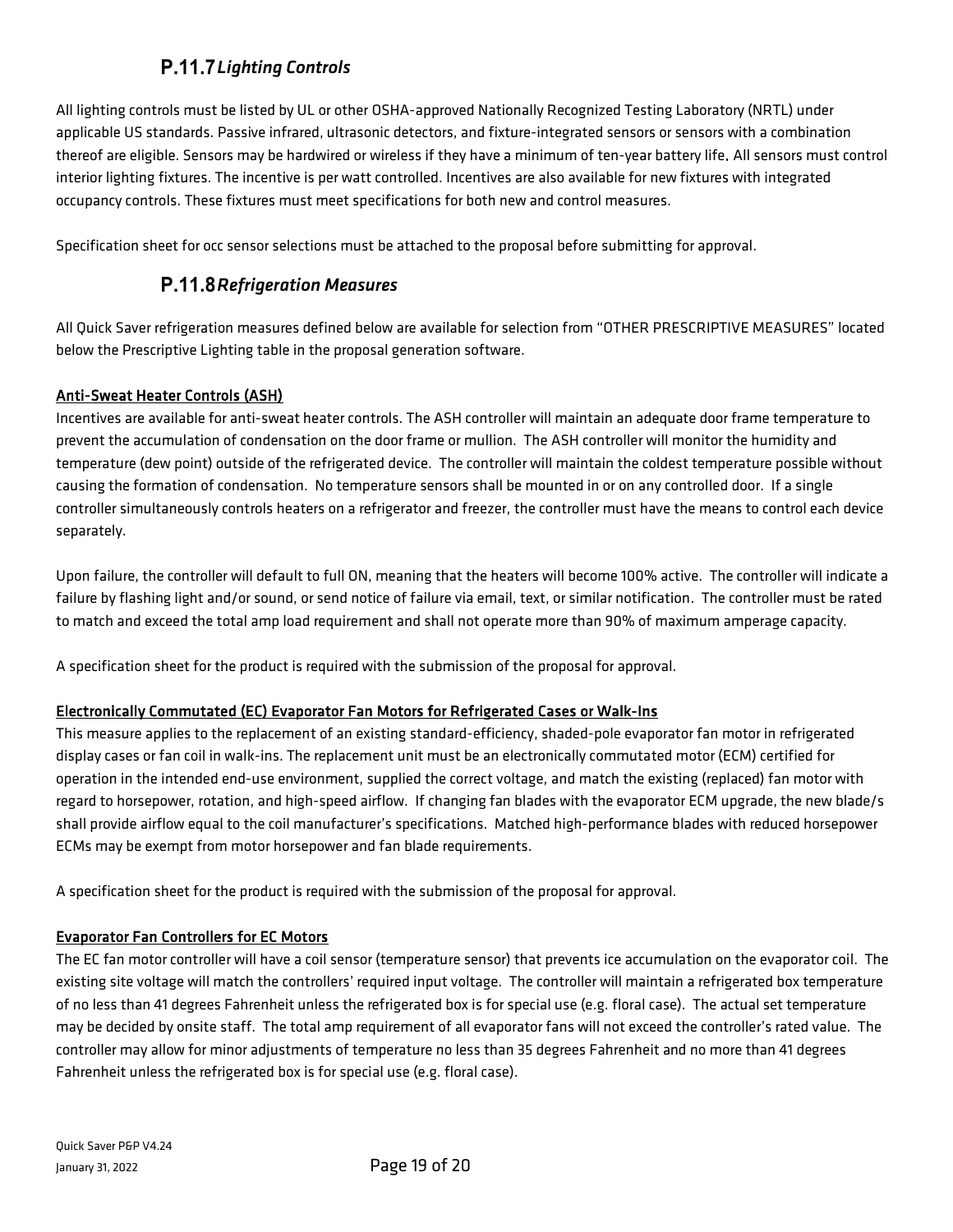Upon failure, the controller will allow the evaporator fans to function at high-speed full time. Upon controller failure, temperature control will revert to the pre-existing temperature control. The controller should either indicate a failure by flashing light and/or sound or be accompanied by a mounted and visible description of failure conditions and contact information. The controller must be rated to match and exceed the total amp load requirement. The controller shall not operate at more than 90% of maximum amperage capacity.

A specification sheet for the product is required with the submission of the proposal for approval.

#### Night Covers for Displays

This incentive to decrease cooling load applies to open vertical or horizontal refrigerated cases with no existing night covers located in stores that are open for less than 24 hours per day. Installing films with small, perforated holes to decrease moisture buildup is recommended. The use of proper compressor modulation mechanisms (such as VSDs or unloaders) is also recommended. The incentive is paid per linear foot of case.

A specification sheet for the product is required with the submission of the proposal for approval.

#### LED Refrigerated Case Lighting

This measure consists of replacing fluorescent refrigerated case lighting with light-emitting diode (LED) source illumination. Only 5' or 6' LED light bars are eligible. The incentive for this measure is paid PER DOOR. The LED lighting must meet Design Lights Consortium specifications summarized in the table below.

| <b>Minimum</b><br><b>Light Output</b>                                    | <b>Zonal</b><br>Lumen<br><b>Density</b>                        | <b>Minimum</b><br><b>Luminaire</b><br><b>Efficacy</b> | <b>Allowable CCTs</b><br>(ANSI C78.377-2008)      |
|--------------------------------------------------------------------------|----------------------------------------------------------------|-------------------------------------------------------|---------------------------------------------------|
| Center-<br>mounted:<br>$>= 100$ $Im/ft$<br>End-mounted:<br>$>= 50$ lm/ft | $>= 95%$<br>$0^{\circ} - 80^{\circ}$                           | 35 lm/W                                               | 2700K, 3000K,<br>3500K, 4000K, 4500K<br>and 5000K |
| <b>Minimum CRI</b>                                                       | <b>Minimum LED</b><br><b>Lumen Maintenance</b><br>at 6,000 Hrs |                                                       | <b>Minimum Luminaire</b><br><b>Warranty</b>       |
| 70                                                                       | 95.80%                                                         |                                                       | vears                                             |

<span id="page-19-0"></span>A specification sheet for the product is required with the submission of the proposal for approval.

## **P.12** PROGRAM WARRANTIES

The contractor will honor the following warranties for work performed in the Quick Saver Program:

- I. One (1) year labor from date of Quick Saver Notification of Payment
- II. Manufacturer's warranty on equipment installed as follows:
	- 2 years Occupancy sensors and photocells
	- 2 years LED screw-in lamps <20W
	- 2 years Electronically Commutated Motors (ECMs)
	- 2 years Refrigeration motor controls
	- 2 years Anti-Sweat Heater (ASH) Controls
	- 5 years LED fixtures, TLED, retrofit kits, and exit signs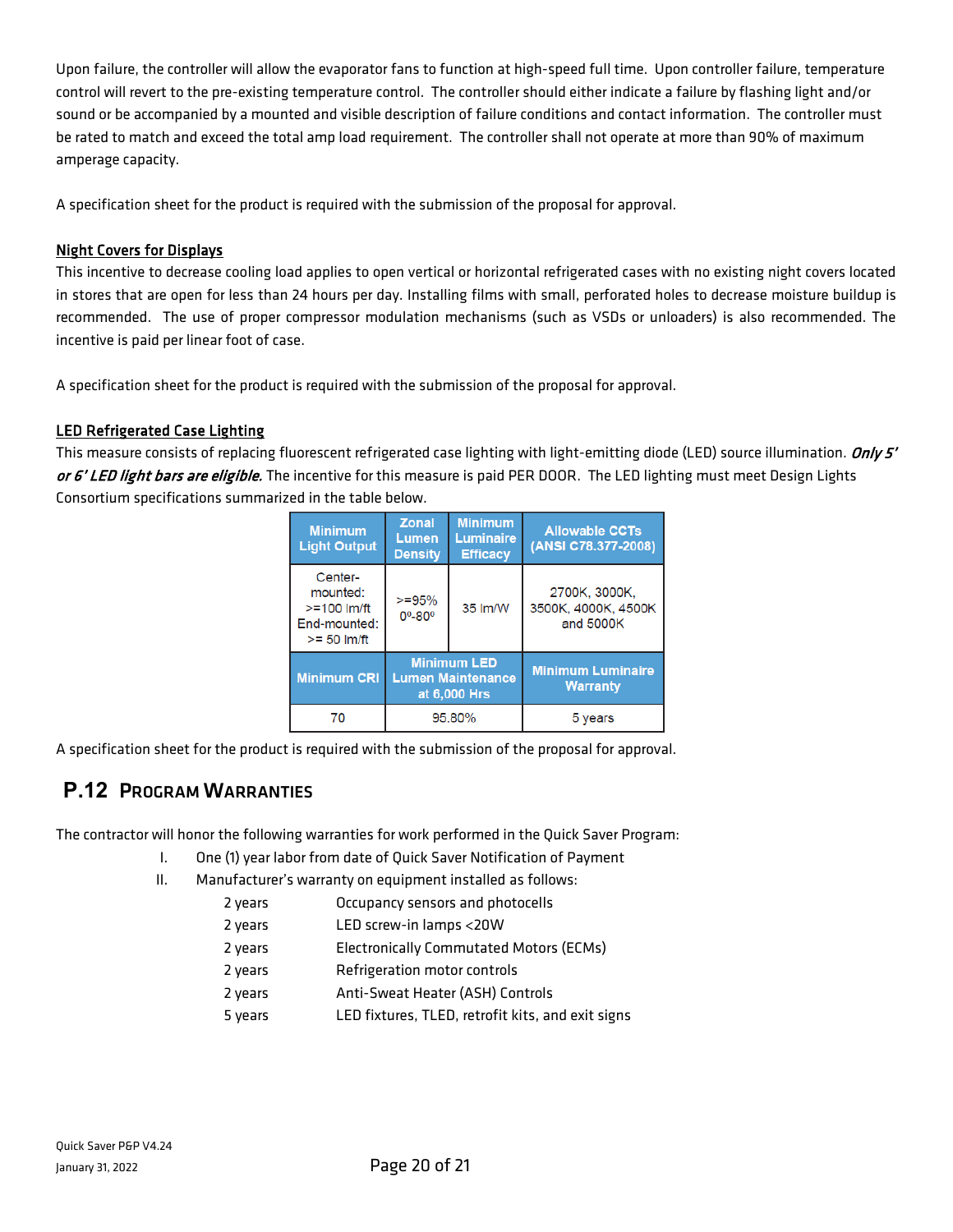## <span id="page-20-0"></span>**P.13** STEPS TO SUBMIT PROJECTS IN THE QUICK SAVER PROGRAM

Customers may choose to cancel a project at any time before the installation begins. Customer may contact the DNV or their contractor to cancel a project. A contractor cannot penalize a customer in any way for canceling a project before installation. Any monies collected by the contractor for a project that is canceled must be refunded to the customer in a timely fashion.

#### Step 1 – Program Overview, Facility Survey, and Project Proposal

The contractor assesses the customer's facility and proposes an implementation package that meets the needs of the Program and the customer. *If determined that the customer is not eligible for Quick Saver Program, the contractor is expected to prepare and present a Retrofit Rebate Program application to the customer.*

#### Step 2 –Participation Agreement

- a) The contractor prepares the Participation Agreement (proposal) for the customer and submits it for DNV review and approval. Manual project review and approval by DNV will occur in 4 or fewer business days for non-standard proposals and eligibility is confirmed. Approval is automatic if measures, savings, and costs are standard. Automatic approval is not a guarantee of customer eligibility.
- b) DNV reviews and compares the contractor's estimated kWh savings to the customer's actual usage. If the estimated savings appears too high for scope and customer type, DNV will notify the contractor and seek resolution before approval. Estimated savings on signed Participation Agreements that received automated software system approval due to the selection of standard pricing will have the estimated savings compared to customer actual usage reviewed before acceptance by DNV.
- c) The contractor presents the Participation Agreement (proposal) to the customer. To proceed, the customer reviews the Participation Agreement, accepts the proposed work, and signs the Participation Agreement. Customer must enter their email address to receive a copy of their executed document by email. The contractor enters the customer email address into the system, then signs the Participation Agreement, and submits all pages of the form to DNV digitally via email to [energyefficiency@pnm.com.](mailto:energyefficiency@pnm.com)
- d) DNV reviews the Participation Agreement to verify that all names, signatures, mailing address, and customer account number are present and correct.

#### Step 3 – Eligibility Confirmation

DNV confirms customer eligibility through customer-provided bills or an eligible customer utility account list provided by PNM.

#### Step 4 – Pre-Installation Inspection

- a) By signing the Participation Agreement, the Customer agrees to provide access to the facility for DNV staff to inspect.
- b) DNV, at its discretion, may conduct a pre-installation inspection to ensure that all proposed measures are feasible and appropriate. DNV verifies existing equipment in place.
- c) To resolve a failed preinspection, the Contractor submits a Change Order or a new Participation Agreement as required, within 14 calendar days to resolve discrepancies identified during the inspection (failed preinspection resolution).

#### Step 5 – Measure Installation and Project Completion Form

- a) Contractor schedules installation of energy-saving equipment with the customer.
- b) The contractor performs and completes equipment installation within 180 days of the signed Participation Agreement.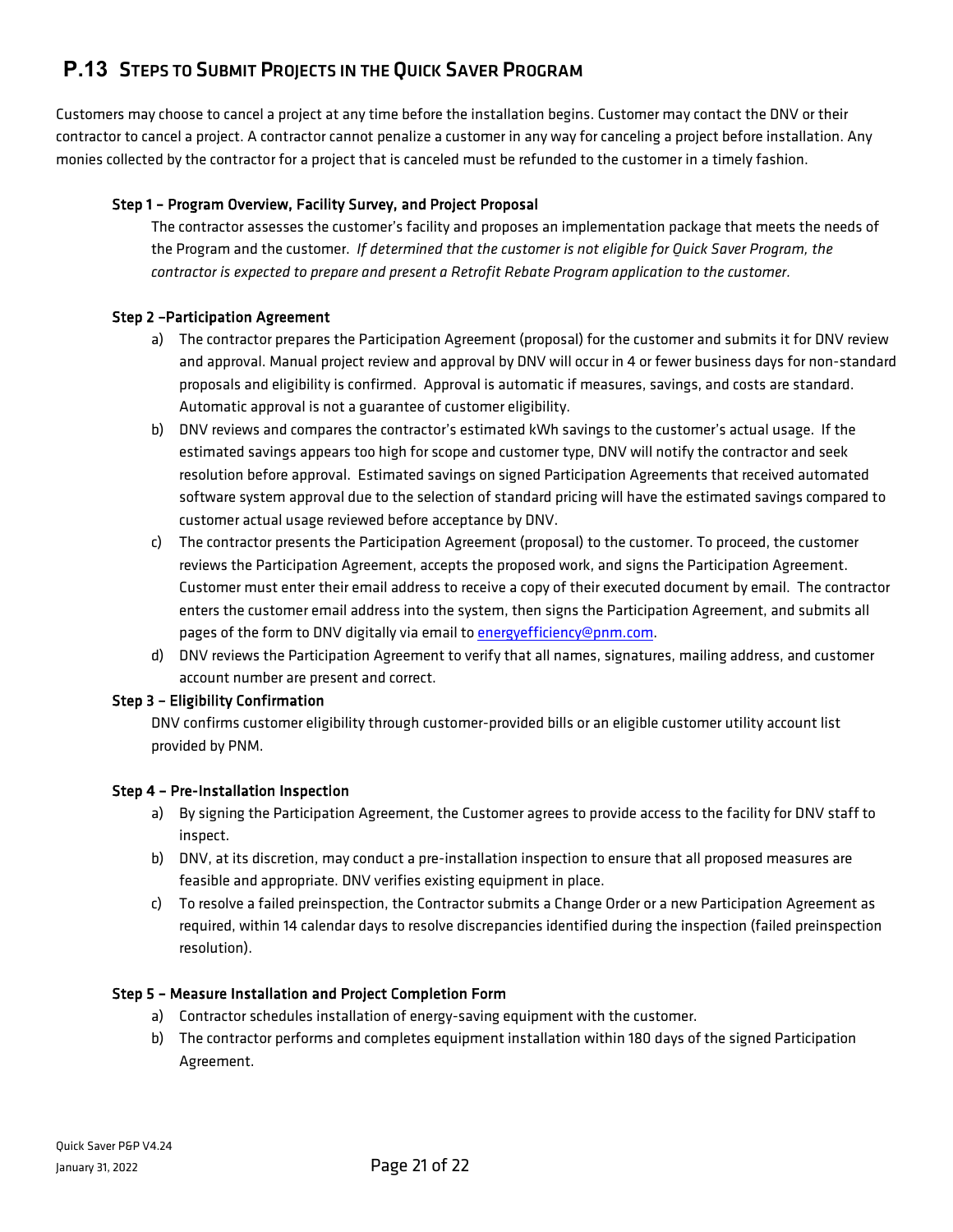c) Upon completion of the installation, the contractor obtains the customer's signature on the Project Completion Form, notes any changes to the scope of work that may have occurred during installation on the Project Completion Form, signs, and submits all pages of the form to DNV.

#### Step 6 – Post-Installation Inspection

- a) The customer provides access to the facility for inspection.
- b) DNV may conduct a post-installation inspection to verify all measures and that they have been correctly installed.
- c) The contractor resolves any deficiencies identified at post-inspection within 14 calendar days.
- d) As part of program evaluation, PNM engages a Measurement and Evaluation ("EMV") contractor that inspects and monitors a sample of energy efficiency project installations. Customers are contacted directly by the EMV contractor and program measures may be evaluated.

#### Step 7 – Final Approval Process and Final Payment Notification

- a) DNV notifies the customer and contractor that the completed project is ready for rebate payment via the Notification of Payment form.
- b) If the post-installation customer copayment portion of the project increases more than 10% of the original copay, or no post-inspection is performed, the contractor and the customer have 14 calendar days after the date on the payment notification form to contest the project details and make corrections. The signed Notification of Payment form may be submitted to DNV by either the customer or the contractor signifying acceptance of the final financials resulting from the completed project.
- c) Once the project is accepted by the customer or the contractor, or when the fourteen (14) day waiting period has passed, DNV will request that a check be issued to the contractor for the rebate amount. The contractor will receive this check within 4 to 6 weeks from the date of the payment request.
- d) If post-installation inspection passes, the project proceeds to payment request with no 14-day Notification of Payment waiting period. The contractor will receive this check within 4 to 6 weeks from the date of the payment request.
- e) The contractor invoices the customer for the balance of the project cost ("customer copayment") as shown on the Notification of Payment form. The contractor cannot collect more than the customer copayment shown on the Notification of Payment form*.* If the contractor collects more than the amount shown, a refund of the difference between the copayment on the Notification of Payment form and what the contractor collected from the customer is to be issued payable to the customer within 14 calendar days.

### <span id="page-21-0"></span>**P.14** PROGRAM FORMS

- Quick Saver Program Contractor Application & Agreement
- Quick Saver Program Policies and Procedures document
	- o Includes equipment specifications
- Participation Agreement (PA)
	- o Is the formal agreement between DNV, the customer, and the contractor
	- o Contains terms and conditions and required disclosure statements
	- o Contractor and Customer signature required
	- $\circ$  Customer or Contractor cannot cross out or modify any of the terms and conditions
	- $\circ$  Funds are reserved once DNV has checked off receipt of the PA in the proposal generation software
	- o The DNV will send the customer a signed copy of the PA
	- $\circ$  A signed multifamily addendum must be submitted with the PA for multifamily facility common area lighting upgrade proposals.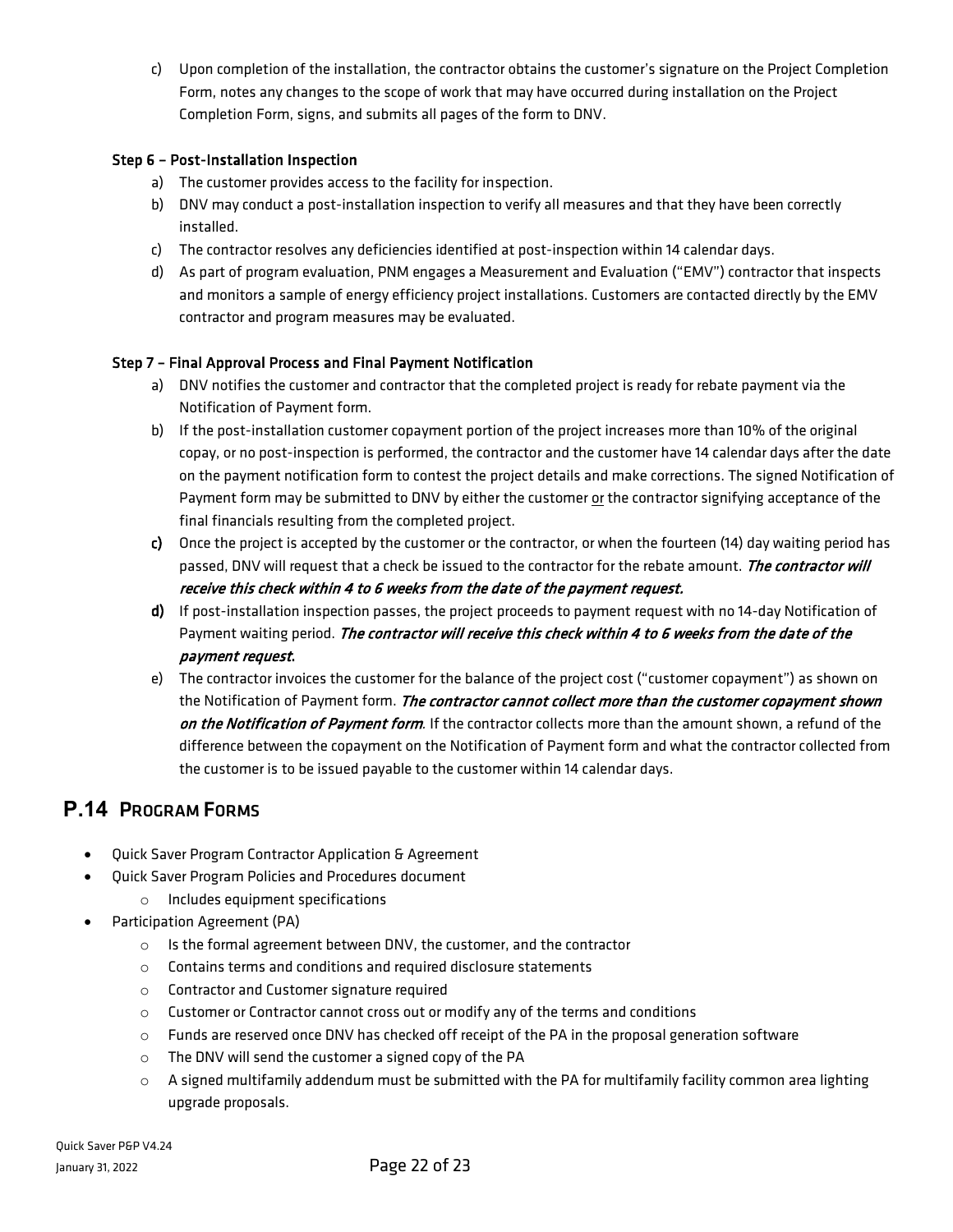- Pre-inspection Form
	- o DNV use only. DNV reserves the right to conduct both the pre- and post-inspections of all projects
	- o If passed, installation may be scheduled
- Change Order Form
	- o Required if pre-inspection failed and customer copay increased <10%
	- $\circ$  Once signed by the contractor and received by DNV, installation may be scheduled by the contractor (does not apply if pre-inspection passed)
- Modified Participation Agreement
	- o Required if pre-inspection failed and customer copay increased >10%
	- $\circ$  Once signed by the customer and contractor and received by DNV, installation may be scheduled by the contractor (does not apply if pre-inspection passed)
- Project Completion form
	- $\circ$  Must be signed by the customer and contractor at project completion and submitted to DNV
	- o Changes in scope during installation are to be noted by the contractor on the Project Completion Form
- Post-inspection form
	- $\circ$  DNV use only. DNV reserves the right to conduct both the pre- and post-inspections of all projects.
- Notification of Payment
	- $\circ$  Provides detail on total incentive approved for payment and final site verification findings
	- $\circ$  Customer and contractor have 14 calendar days to dispute financial results before DNV requests payment if the customer copayment increased >10% from the original Participation Agreement.
		- Customer or contractor must provide a reason for their dispute in the comment section of the Notification of Payment form and return DNV within 14 calendar days of the date on the form.
	- $\circ$  The 14-day waiting period is waived if the post-inspection is passed and the customer copayment remained unchanged or increased <10%
	- $\circ$  Payment is requested and subsequently issued within 4 to 6 weeks of the conclusion of the payment notification waiting period.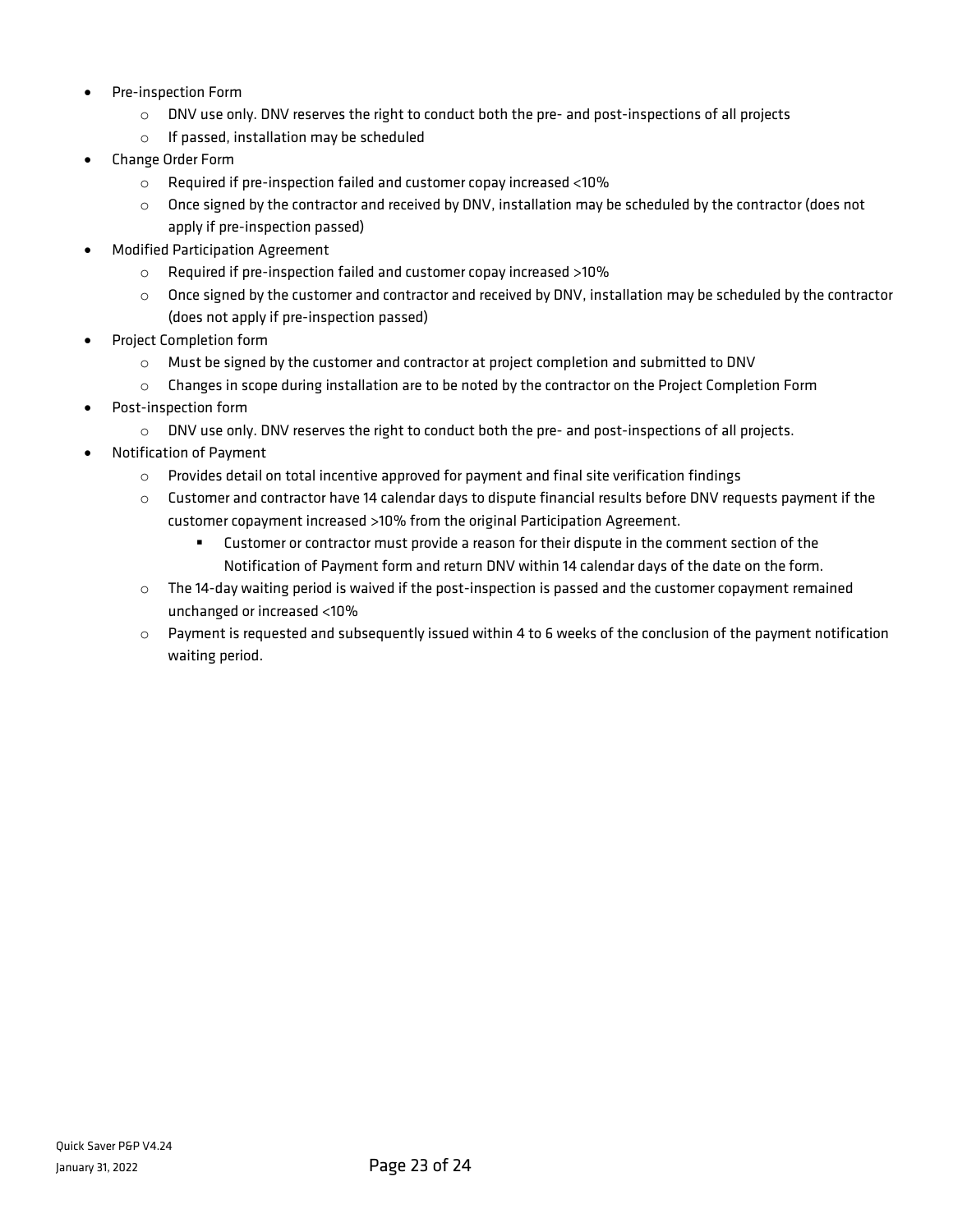<span id="page-23-0"></span>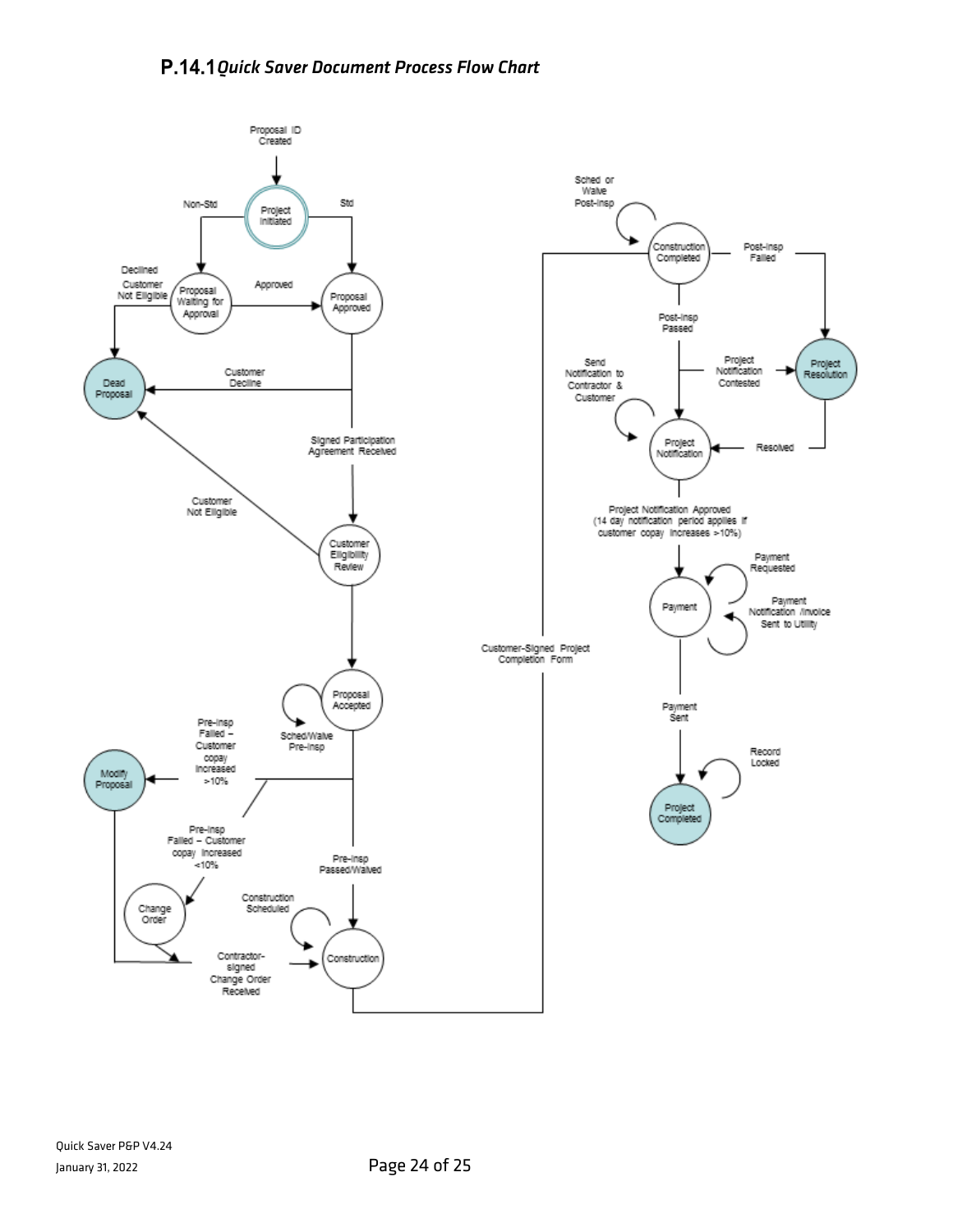## <span id="page-24-0"></span>**P.15** PRICING

The Quick Saver Program has established replacement measure "standard prices" based on market surveys and other pricing information. Contractors that submit proposals using prescriptive measures with standard prices will receive an automated system software approval and be able to download the Participation Agreement immediately.

Contractors may make adjustments from standard pricing on each project. Adjustments are subject to DNV staff manual review and approval.

- "Non-standard" proposals are defined as:
	- $\circ$  Change from standard material, labor, and or other pricing in prescriptive measure selection
	- $\circ$  Non-prescriptive replacement measure selection (Contractor will need to provide specification sheet and may need to provide energy savings calculations)
	- o Custom measures

## <span id="page-24-1"></span>**P.16** PAYMENT PROCESS

When the installation has been verified as completed according to the steps outlined in this document, the incentive will be paid directly by the Quick Saver Program to the participating contractor. The customer is responsible for paying their contractor their portion of the project cost ("customer copayment") as stated in the Participation Agreement.

## <span id="page-24-2"></span>**P.17** CUSTOMER CO-PAY

Contractor shall disclose in writing to participating businesses any co-payment obligations. The contractor is solely responsible for collecting payments that are not covered by the Quick Saver Program from the participating customer. The Quick Saver Program has no obligation to compensate the contractor for nonpayment by the participating business. The contractor has the right to not perform the installation if the contractor has concerns about the creditworthiness of the participating business.

The contractor and the participating customer may establish their own mutually agreeable payment terms if the standard payment term of the program of full copayment paid to the contractor upon completion of work is not satisfactory. In no case may the contractor charge the customer a co-pay that is higher than the co-pay amount specified in the Quick Saver Notification of Payment form for services specified on that form. In no case may the contractor or customer alter or amend the Quick Saver Program forms to indicate any change in terms. If the contractor collects a copayment from the customer that exceeds the copayment on the Notification of Payment form for the work described therein, the contractor must refund the difference to the customer within 14 calendar days.

## <span id="page-24-3"></span>**P.18** SATISFACTION

The DNV team strives to ensure a high level of satisfaction with all aspects of the Quick Saver Program. However, if any problems or concerns should arise, we encourage you to contact us at 877-607-0741. If the program staff cannot resolve any concern or dispute to your satisfaction, please contact the PNM Business Energy Efficiency Program Operations Manager. If the issue cannot be resolved, the program will contact the PNM Program Manager for assistance. Finally, participants may contact the New Mexico Public Regulation Commission if unable to resolve the issue via the aforementioned means.

## <span id="page-24-4"></span>**P.19** TAX IMPLICATIONS

Incentive payments may have tax implications for customers and/or contractors who receive them. The recipient is responsible for any tax payments that may result from an incentive payment. Participating businesses and contractors are encouraged to consult their accountant or tax expert to determine implications.

Quick Saver P&P V4.24 January 31, 2022 Page 25 of 26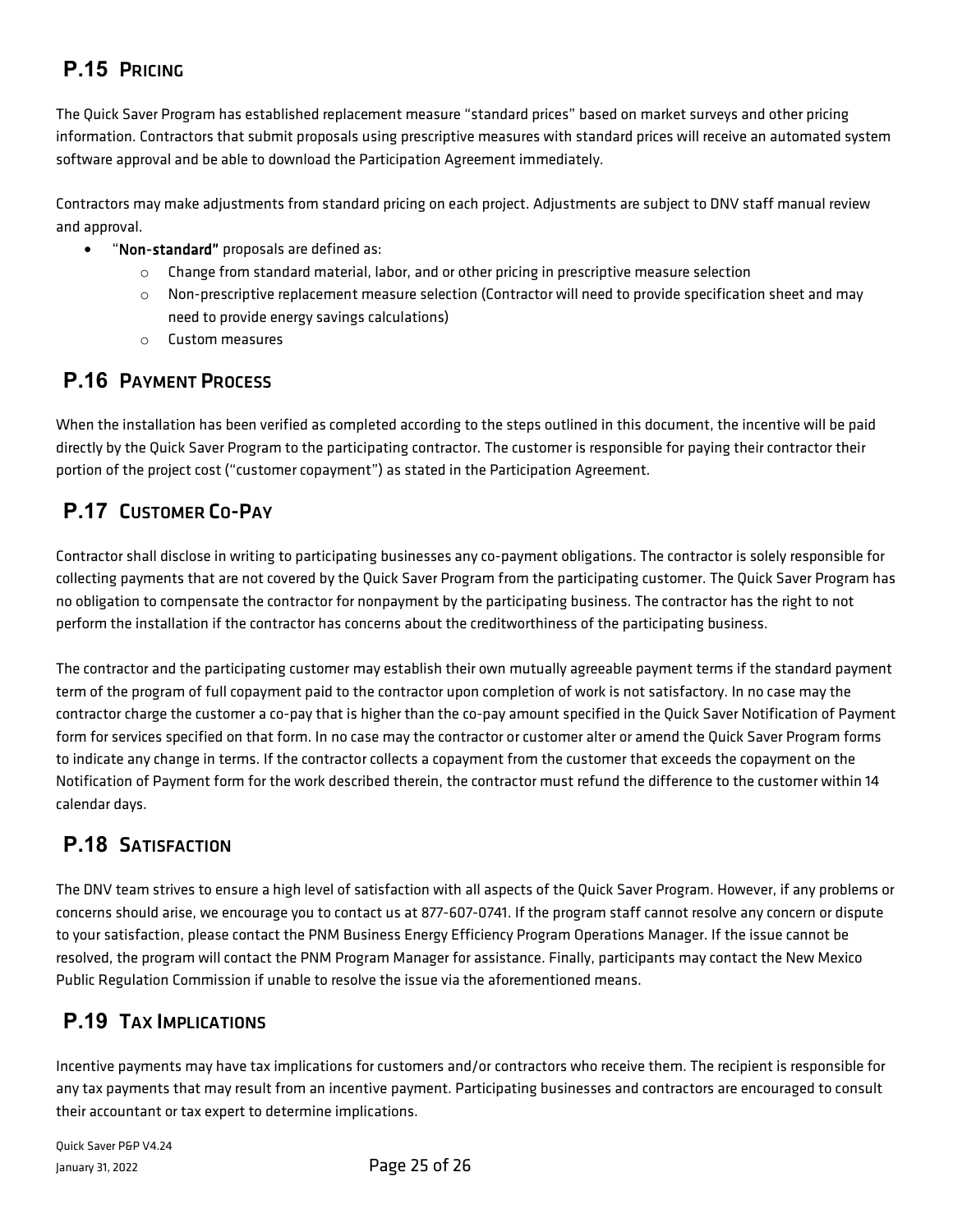Incentives are taxable and, if greater than \$600, will be reported to the Internal Revenue Service unless the contractor's company is exempt or a corporation. DNV will report contractor incentive(s) as income to the contractor on IRS Form 1099 unless the contractor has indicated corporation or exempt tax status on the contractor information portion of the Quick Saver Contractor Application & Agreement. The contractor must provide the program with its tax identification number (usually FEIN) on the contractor information portion of the Contractor Application & Agreement or provide their W-9 form. PNM and DNV are not responsible for any taxes that may be imposed on the contractor's business as a result of the contractor's receipt of incentives.

## <span id="page-25-0"></span>**P.20** DISCLAIMER

The Quick Saver Program, DNV, and/or PNM has no obligation regarding and does not guarantee the energy savings, and does not make any warranties associated with the measures eligible for incentives under this program. DNV and PNM have no obligations regarding and do not endorse or guarantee any claims, promises, work, or equipment made, performed, or furnished by any contractors or equipment vendors that sell or install any energy efficiency measures.

## <span id="page-25-1"></span>**P.21** INCENTIVES

The Quick Saver Program has limited annual funding. Incentives will be paid until allocated funds are depleted. If funds are available, incentives will be reserved once a completed Participation Agreement has been received and entered into the web-based proposal generation portal as received by the Quick Saver Program Team. This program, the contractors, and program incentives may be modified or terminated without notice.

## <span id="page-25-2"></span>**P.22** PROPRIETARY OR CONFIDENTIAL INFORMATION OR DATA

During the performance of services in this program, parties may gain knowledge of information or data of a proprietary or confidential nature belonging to PNM, DNV, or the customers served by the Quick Saver Program. All parties acknowledge and agree to neither divulge nor disclose any such information to any third party (or parties) without the express written consent of DNV, PNM, the customer, and the contractor nor to allow such information to be divulged or disclosed. The contractor agrees not to use the names, identifying characteristics, logo, service mark, or trademark of PNM, DNV, and/or the Quick Saver Program for published project reports, advertising, sales promotion, or other publicity without the written approval from PNM and/or DNV.

## <span id="page-25-3"></span>**P.23** LIABILITY

Contractor shall defend, indemnify and hold DNV and PNM, its officers and directors, and employees harmless from and against any and all claims, demands, causes of action, suits and other litigation and related damages, losses and expenses, violation of any laws, or failure to maintain any licenses or permits, including but not limited to attorney's fees, arising out of or resulting from the services performed or failed to be performed by contractor or anyone for whose acts contractor may be liable. The contractor shall reimburse DNV and/or PNM for all expenses, including but not limited to attorney's fees, paid or otherwise incurred to in interest, of and from any and all debts, demands, actions, causes of action, suits, accounts, covenants enforce the provisions of this paragraph if either contractor or contractor's insurer refuses to so defend, indemnify or hold DNV and/or PNM harmless as provided above. Contractor hereby unconditionally and irrevocably releases and forever discharges, to the fullest extent permitted by applicable law, DNV and PNM, its officers, directors, employees, agents, representatives, assigns, affiliates, parents, subsidiaries, and successors, contracts, agreements, damages, and any and all claims, demands, and liabilities arising in relation to the Quick Saver Contractor Application & Agreement or the work of contractor hereunder.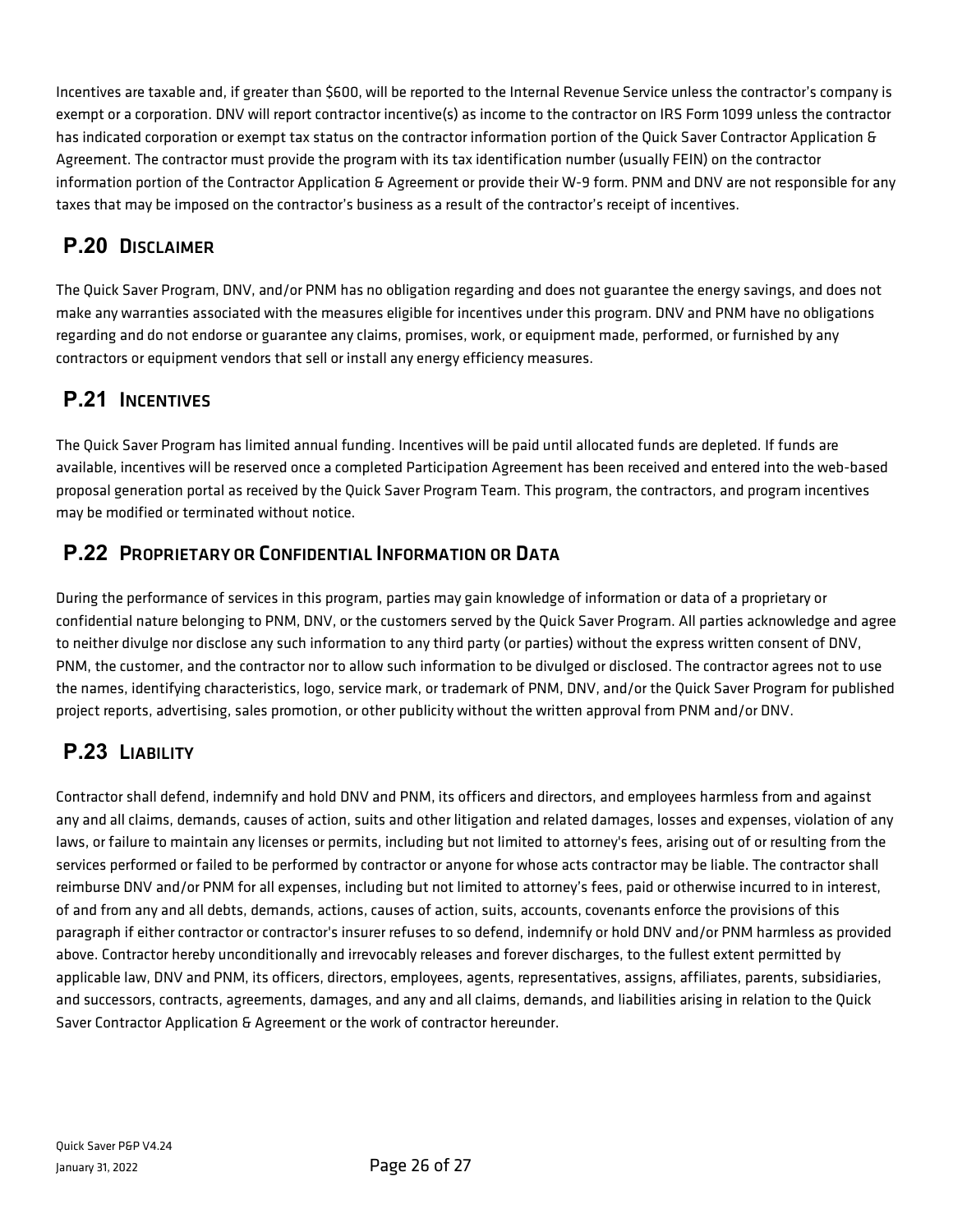## <span id="page-26-0"></span>**P.24** QUICK SAVER PROGRAM CONTACT INFORMATION

| Phone:                  | 1-877-607-0741 toll-free                | 505-938-9400 local |
|-------------------------|-----------------------------------------|--------------------|
| Fax:                    | 1-505-938-9401                          |                    |
| Email:                  | energyefficiency@pnm.com                |                    |
| Website:                | http://www.pnmenergyefficiency.com      |                    |
| <b>Mailing Address:</b> | PNM Business Energy Efficiency Programs |                    |
|                         | c/o DNV Energy Services, USA Inc.       |                    |
|                         | 320 Gold Ave. SW, Suite 500             |                    |

Albuquerque, NM 87102